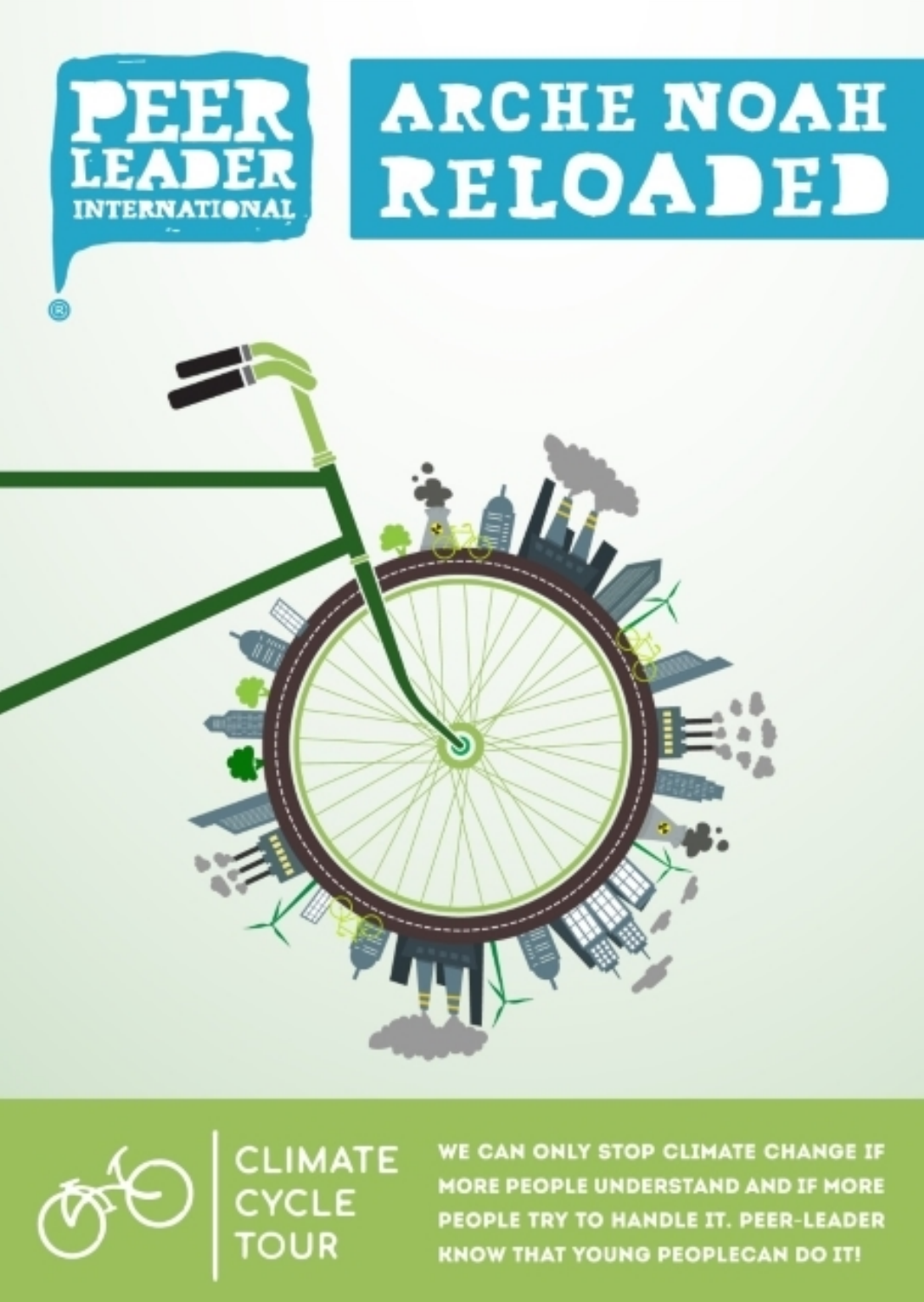#### **Noah´s Ark reloaded (Before the great rain)**

#### 1

Voice from the background*: ".....on that day all the springs of the great deep burst forth and the floodgates of the heavens were opened. And the rain fell on the earth forty days and forty nights. {...} Every living thing that moved on land perished – birds, livestock, wild animals, all the creatures that swarm over the earth, and all mankind. {...} Only Noah was left, and those with him in the ark. "* That´s what it says in the Bible. There are similar parts in the Koran and the Torah. There are also myths and stories about a flood in other religions and cultures. Or about other natural disasters. From the Icelanders to the Aborigines, from ancient China to the Mayas. Seldom does such a disaster happen "out of the blue ". Normally it´s a divine punishment. A punishment for bad behaviour. In other words: The humans themselves are to blame.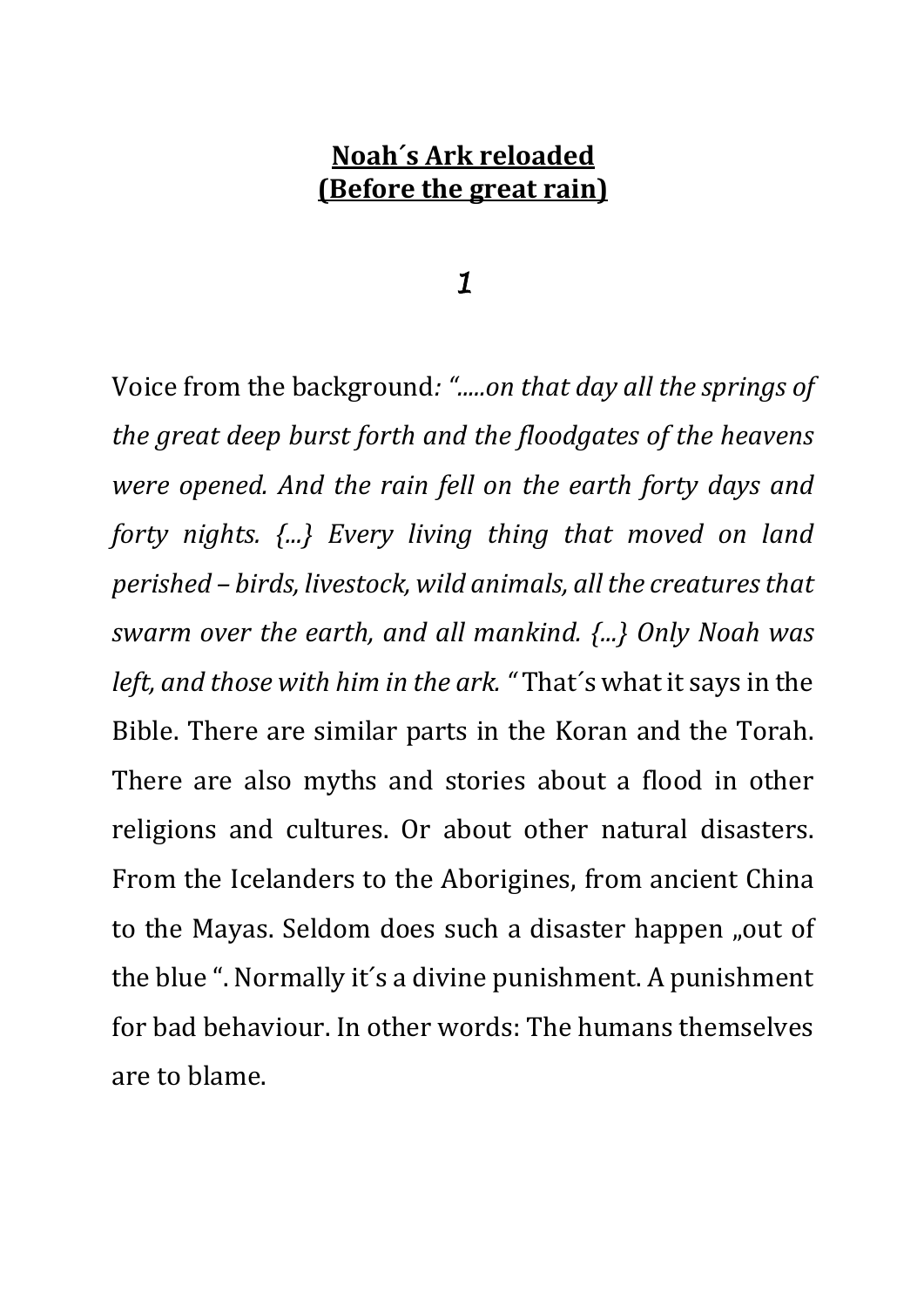Today is the ... (D*ate of the day).* The great rain hasn´t come. The Flood is just a story.

A myth.

A fairy tale.

Fantasy.

In spite of this it will come, but in a different way.

Faster.

Slower.

Less visible.

With rain ...

... and without rain.

And without the Ark

Without Noah.

But with us.

With people and animals*.*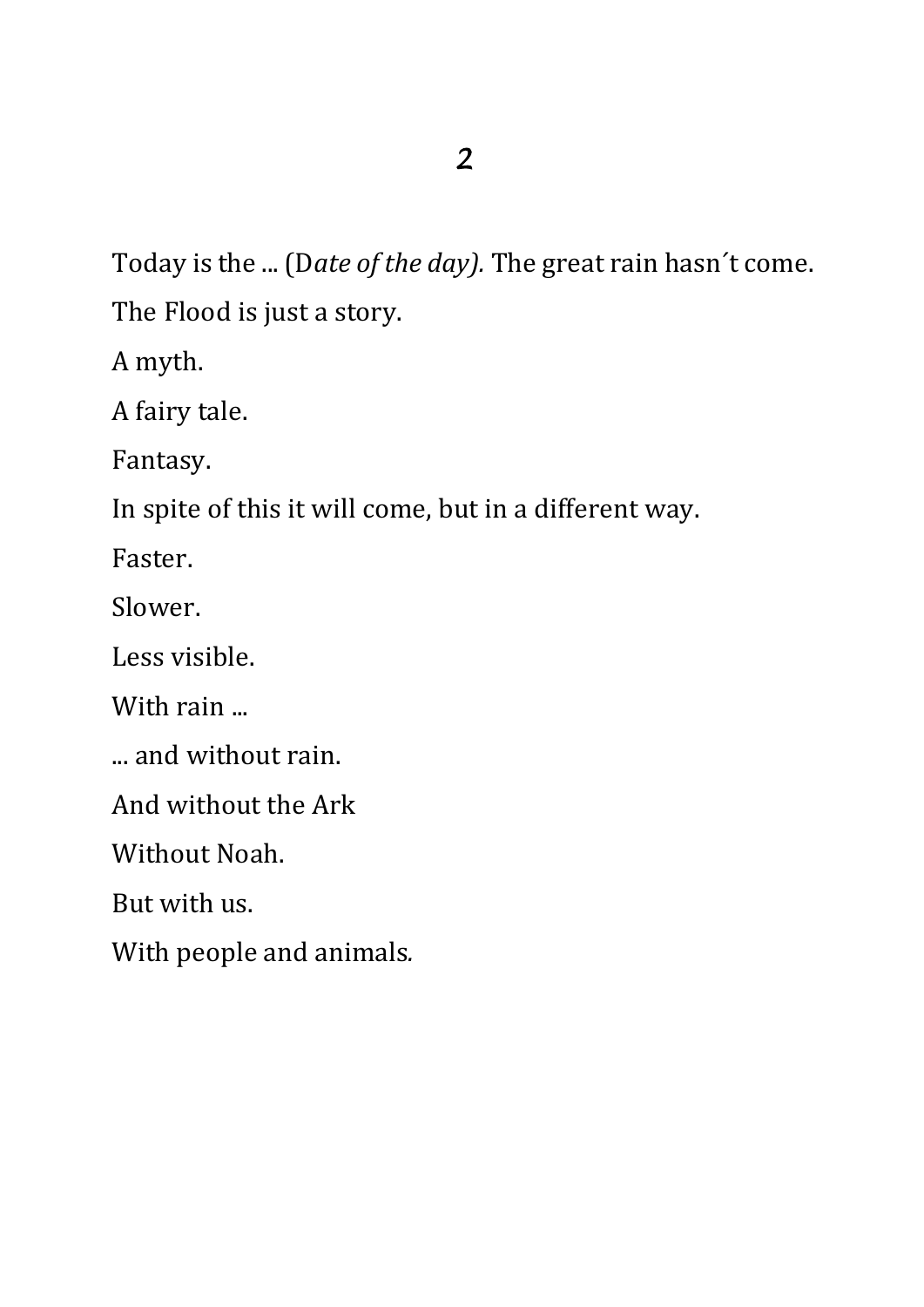That means:

Climate change concerns us all.

That means:

Climate change knows no winners, only losers.

That means:

When the water rises, we will all drown.

But that is a lie.

In Miami Beach/USA the expensive properties near the beach fall in value, because the water rises. But flooded streets are pretty normal, no exception anymore. ---- The people who live there have a problem – but they also have a solution. They move to higher places, a few hundred metres away from the sea. So, the rents for properties in once unpopular boroughs rise. The residents there can´t afford them anymore and have to move. Now they have the problem. But do they have a solution? There is no more room for them in Miami Beach. They have to leave. They are the losers and the house owners in the areas becoming more expensive are the winners.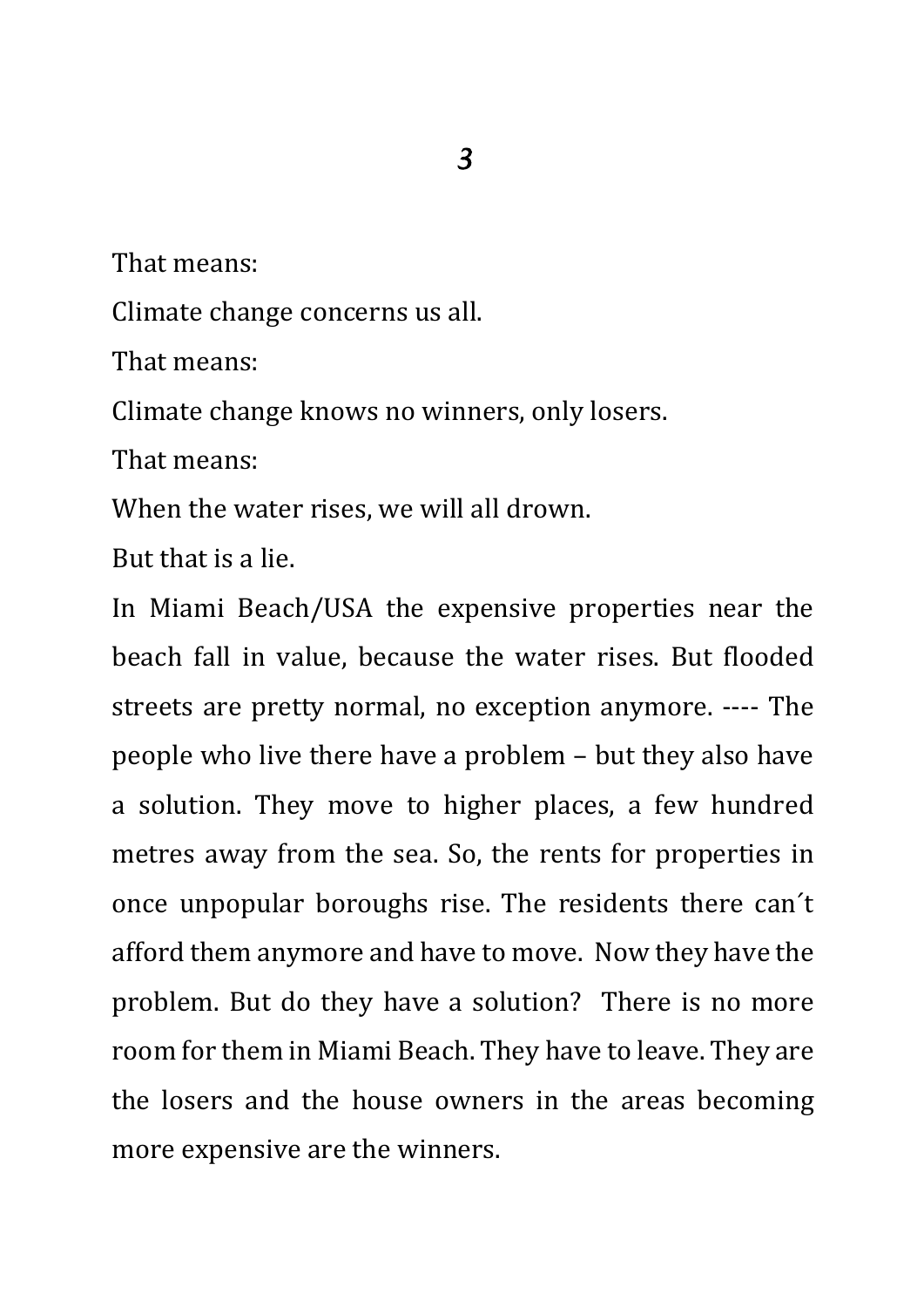There are heaps of other examples – and it´s the same everywhere: The ones with money have the possibility to bring themselves into safety. And where it becomes a bit tight, they defend themselves and their privileges with fences and walls.

... and if necessary, with weapons.

The ones who have all these possibilities, ...

... or the fences ...

... or the walls ...

... or the weapons ...

... even make money out of such disasters.

But the ones who own very little and have nothing to do with climate change ...

... who have never owned a car and have never boarded a plane, ...

... suffer. And those who cannot be heard will suffer first. We wonder how you feel about all this. How do the people, whose voices we don´t understand or whose shouts we don´t hear, feel?

What would they say?

What advice would they give us?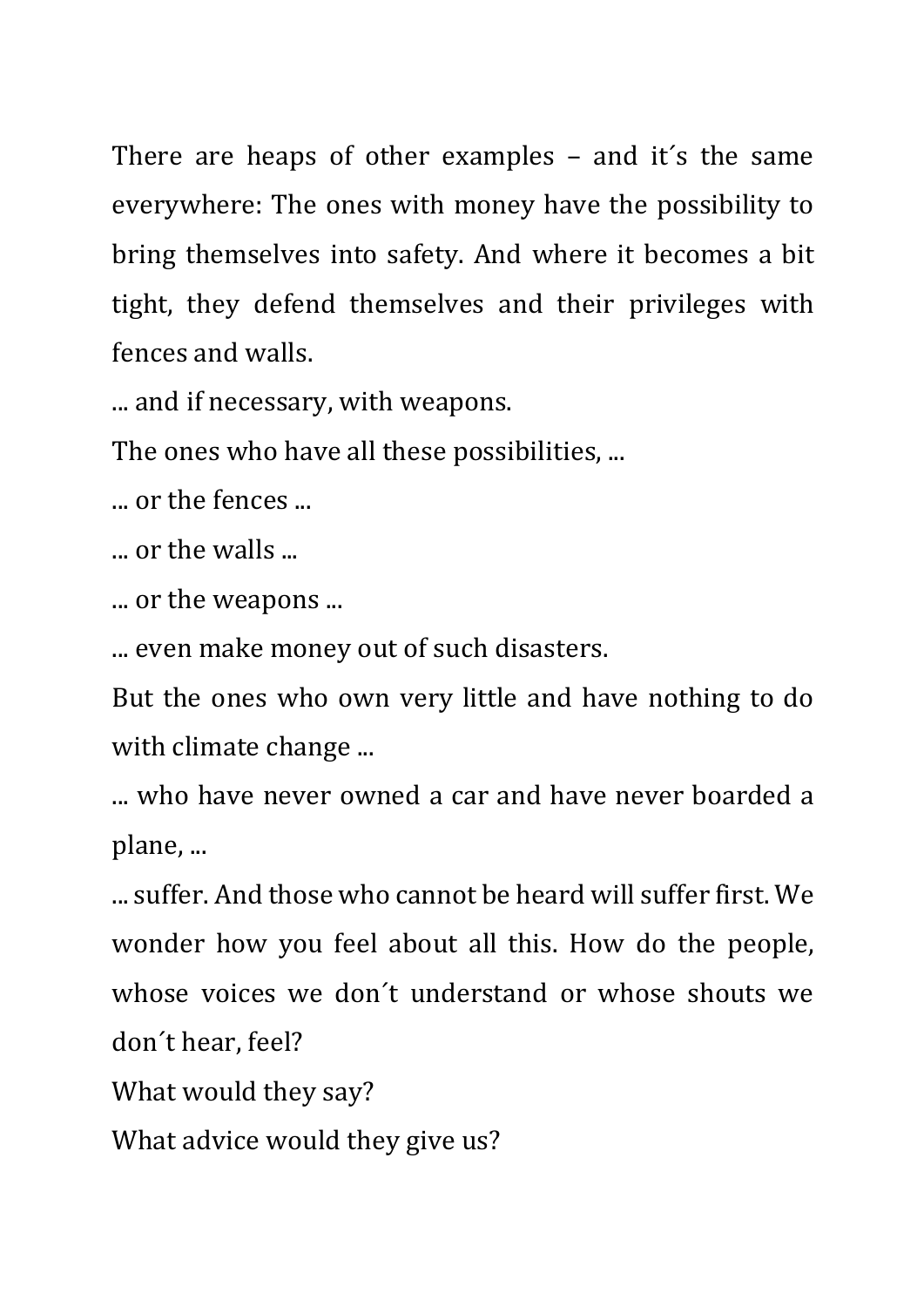Would they accuse us?

#### 4

I live in the Arctic. Here… Still. I am an ice bear. One of many. But for you I am just a number. Statistics. There are between 20,000 and 25,000 ice bears today. But the numbers are decreasing fast. In other words: We are dying. Because our habitat is melting away under us. Because the pack ice near the coasts, our hunting platform is becoming less. And thinner. Winds and currents carry thinner ice floes into the open sea ...

... and force us to swim. We are good swimmers. But even the best swimmer has to give up at some point.

Our food…

Seals, walruses, whales and fish

...is getting less and less. Not to mention oil pollution and other poisons in our environment. But back to the ice. When it melts, we die. But you also have a problem. Maybe not now, but soon.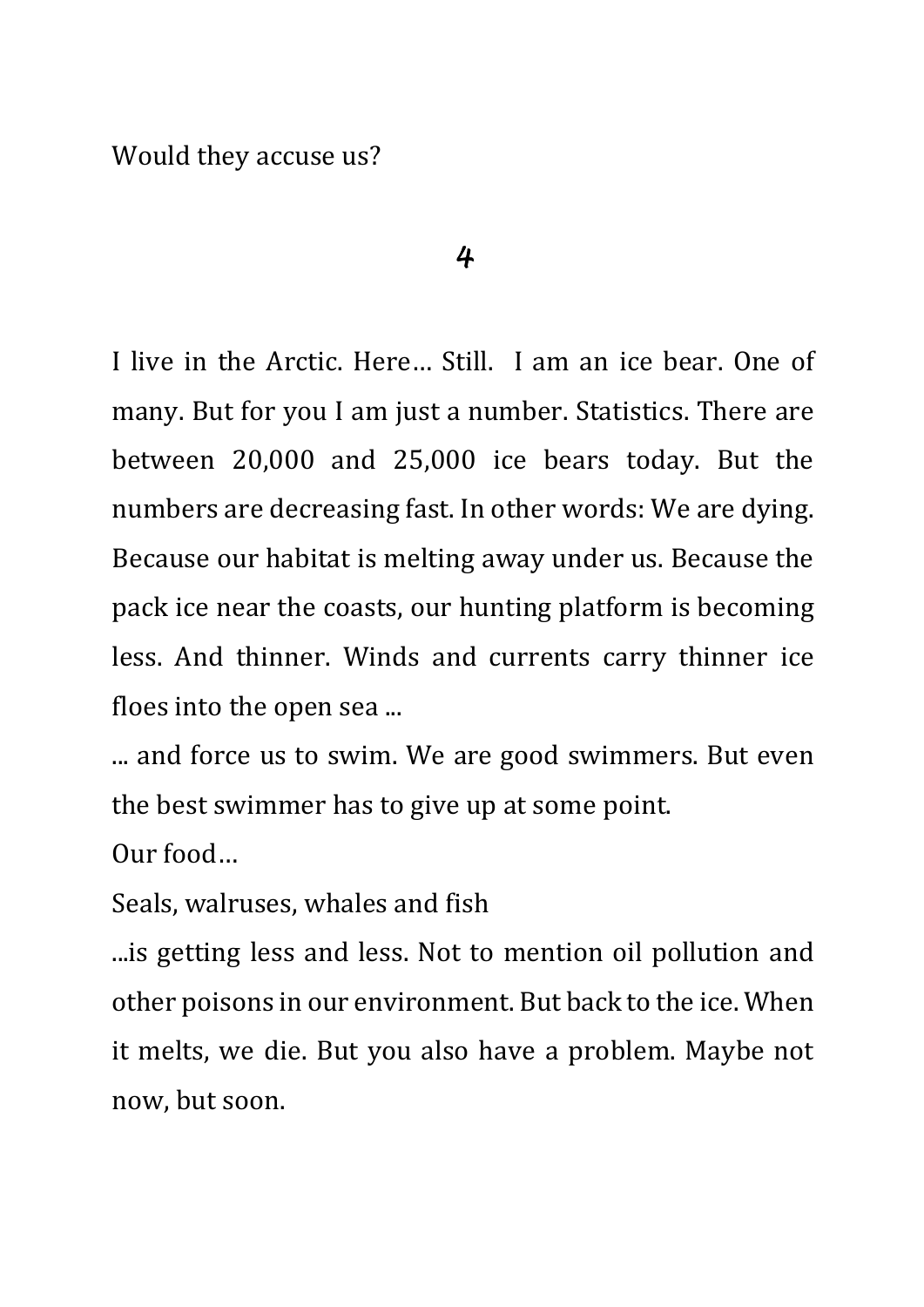No, it isn´t the pack ice floating in the sea, which causes the sea level to rise, when it melts. The sea level doesn´t change that much because ice has a greater expansion than water. But there is other ice. The ice which is on the mainland. More than four fifths of Greenland are covered by ice. Still. Now the surface of the ice sheet is thawing. Okay, the glaciers have been on the move for thousands of years. It´s natural for them, but now they have picked up speed and are slipping into the sea more quickly. In June of this year the island lost 2 billion tons of ice per day. And that is just the beginning. If the whole of Greenland´s inland ice melted, the sea level would rise 7.4 metres worldwide. And the Antarctic in the southern hemisphere is a continent totally covered by ice. And there it´s creaking and shaking in an alarming way. And if all that flows into the sea, not only will we be up to our necks in water. Admittedly that will take a bit of time. But if the sea level rises by only one meter, for example, the greatest part of East Friesland would be under water.

Bangladesh, this flat land in Asia would lose a fifth of its area, and this would result in millions of people becoming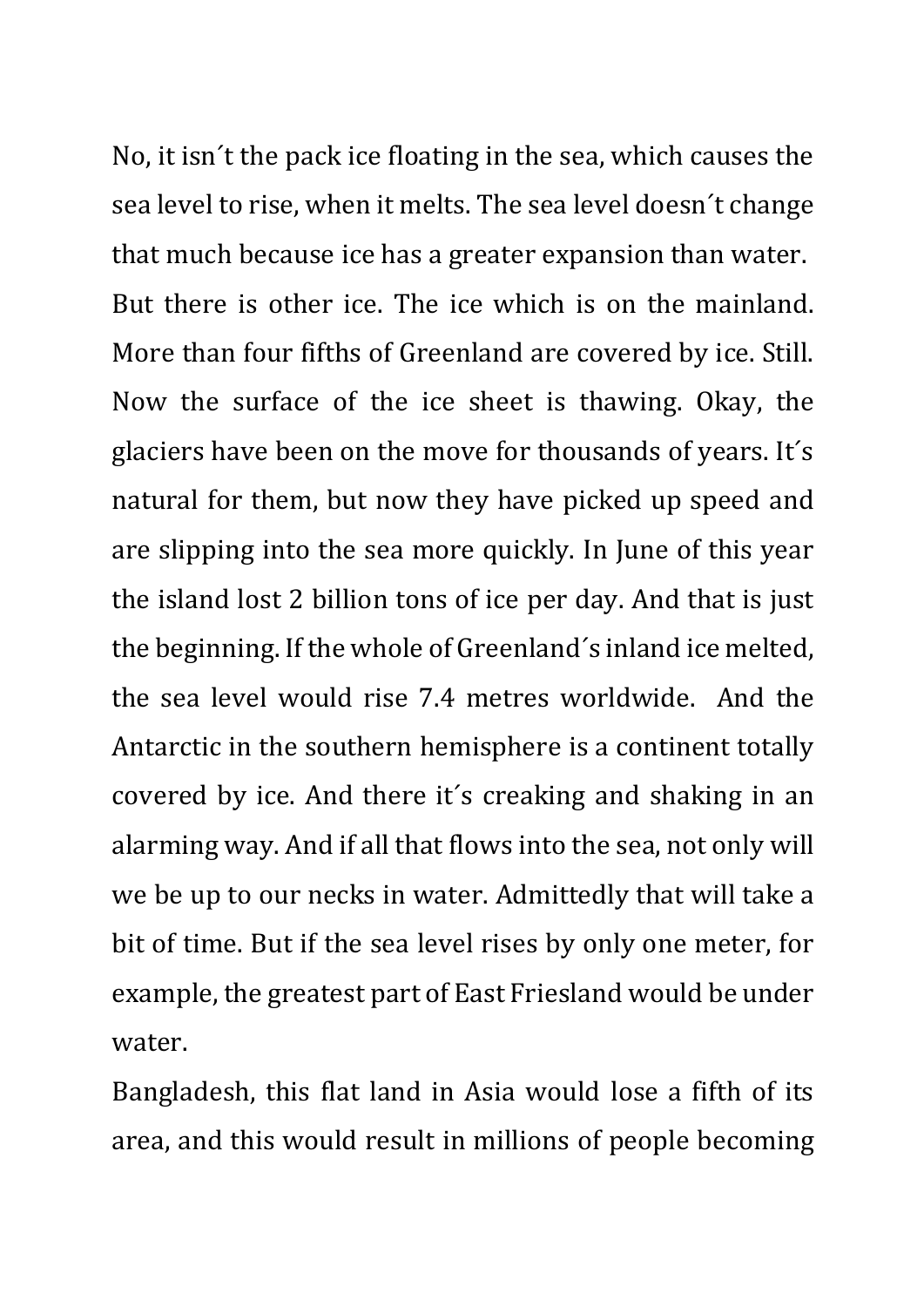homeless. Okay, you can build dikes. In East Friesland you could probably stop the worst happening with them. But dikes are expensive. And Bangladesh is poor. Things look different there. Besides the people there will have another problem: their drinking water comes from the Himalayas – amongst other sources, from glaciers. About two thirds of the human beings get their drinking water from the Himalayas. When the glaciers there melt away, then it´s "Good Night". That's enough about the ice on the mainland. Our melting pack ice also causes you problems. Everybody knows that dark surfaces heat up more quickly than light surfaces when there is solar radiation. - because the majority of light surfaces reflect light and heat. Ice is lighter than water… Much lighter. When the surface of the ice on the sea becomes smaller, the water will heat up much more quickly – and the ice will melt even faster. A self-reinforcing process will be set in action and it will be difficult to stop. Every year the sea ice around the North Pole diminishes. In the 2030s the Arctic could be ice free in the summer. And warm water has a greater expansion than cold water – when the seas become warmer, then the sea level will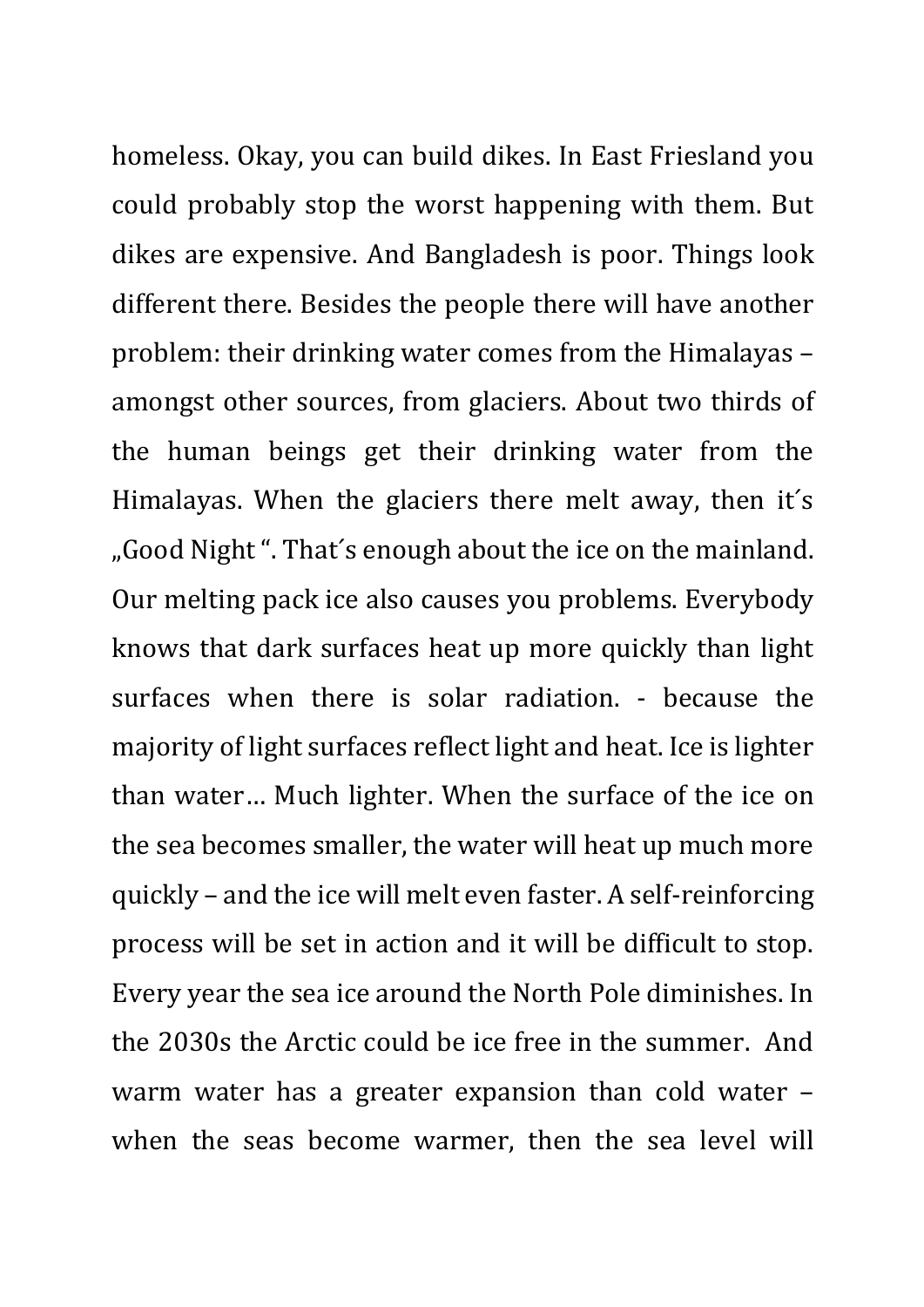certainly rise. On land there is a similar process: The permafrost ground, the permanently frozen ground of Alaska and Siberia, melts. Then the CO<sub>2</sub> stored there and above all, methane, which has an even stronger effect on climate change, are released. Thaw-methane is released – thaw continues- more methane is released – this is also a process that once began, just goes on and on....

Because of that here in the Arctic the temperatures rise twice as fast as on the rest of the Earth. And much faster than was assumed....

And what do you do? You are happy about being able to get to the oil and gas fields there much more easily and instead of an ark, you build cruise ships, so that you, as tourists, can look at the glaciers falling into the sea near Greenland – the heralds of your own downfall. Especially cruise ships – which have a much worse carbon footprint than planes. Now that´s not our problem. We´ll probably soon be extinct or be leading a miserable existence in your zoos. There you can stare at us - after all you don´t have to board a cruise ship to do that.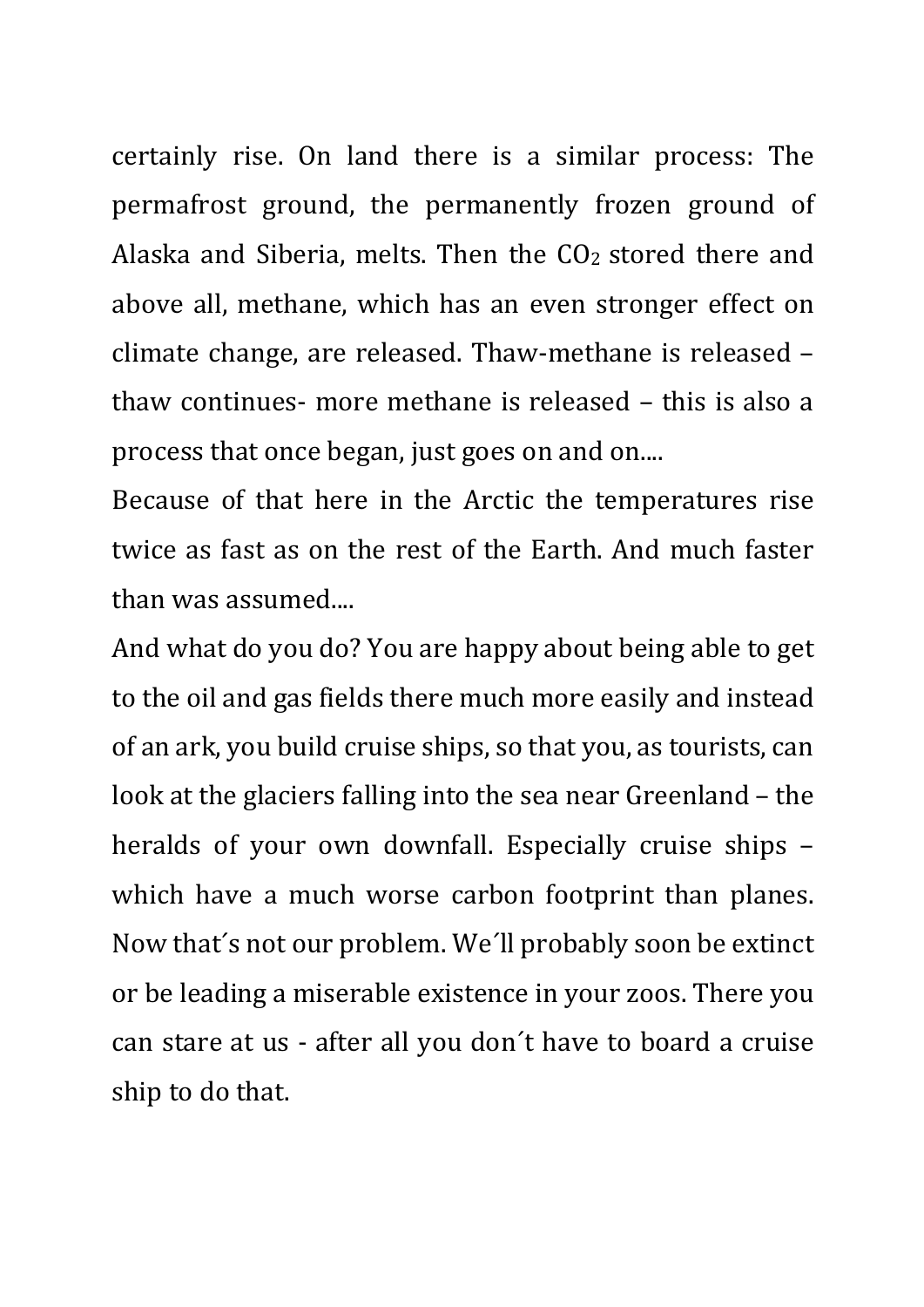I live in the moderate regions of the northern hemisphere. Here… Still. I am a bumblebee, in Latin *Bombus*. That sounds rather fat, a bit like a bomb. And I am rather fat. For a long time, you thought I was too heavy to fly – and you were rather surprised that I do fly. But if at one point I don´t fly anymore, then you will be even more surprised. My habitat is also becoming smaller due to climate change. The more southern regions, where I used to feel more comfortable, have become too hot for me. But up in the north it is still too cold. The corridor in which I can move, is shrinking. If that continues, there will soon be no more room for me. Then you have a problem, a really big one. Your nutrition is dependent on us. If we don´t fly from blossom to blossom and pollinate your plants, you will have no fruit, for example. A greater part of the production of food worldwide depends directly on us pollinators. Considering yield and quality, even more than three quarters. Okay, it´s not only dependent on us bumble bees. There are also bees, wasps and other insects. But they are also disappearing.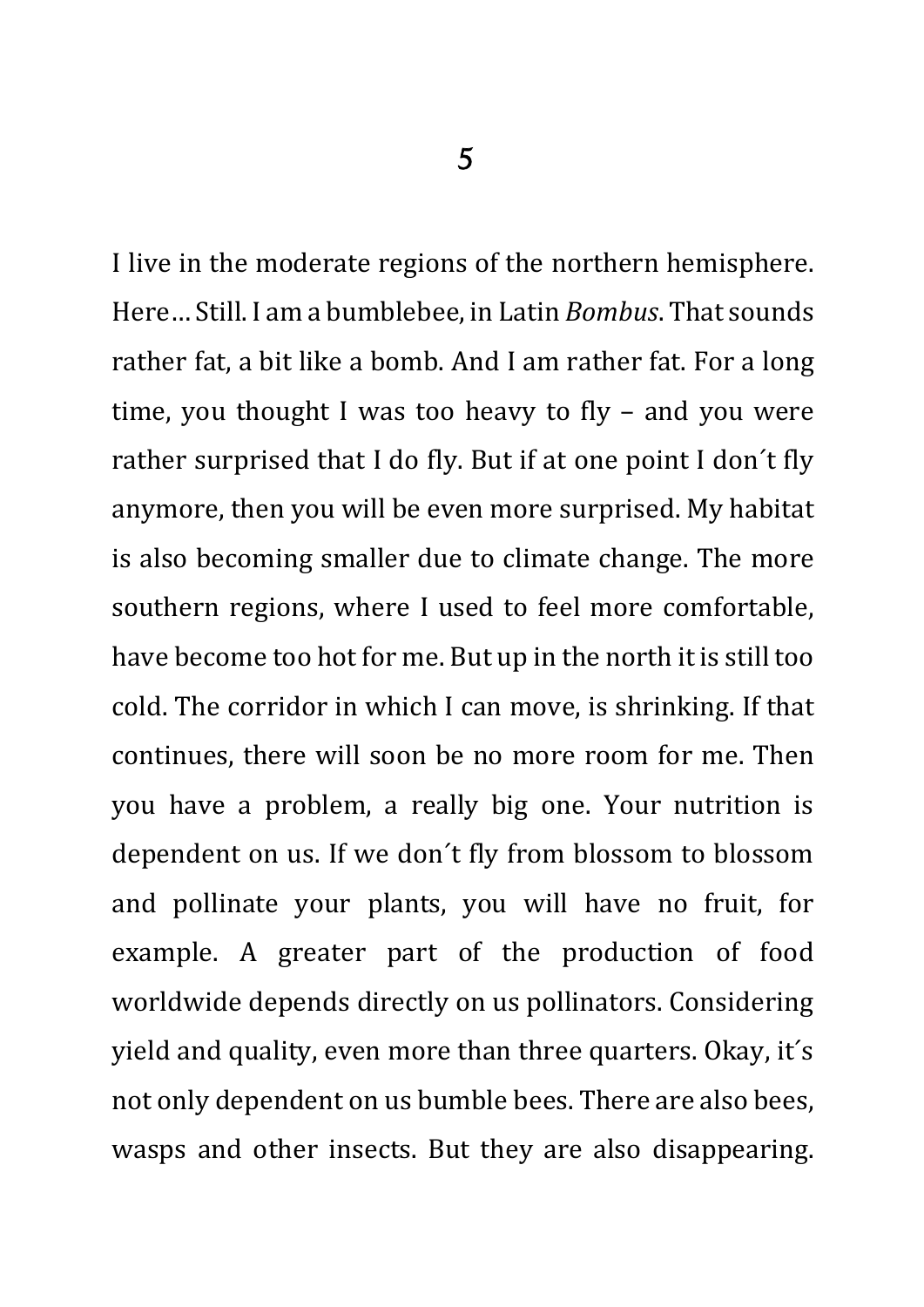And even if we don´t become extinct, but just decrease in numbers. Can a single bee pollinate a whole meadow? A single bumblebee a whole field? The Bible tells that back then the people laughed at Noah. And when it began to rain, they put up their umbrellas and thought: We´ll cope with that bit of rain, won´t we? It will stop some time and then the water will drain away. That has always been the case. What comes from above, drains away below. And if it doesn´t then we will invent something, so that it drains away. And when we have been up to our necks in it, we have always found a way out. But then the water came from below, too. It poured out of all the cracks – and the people were up to their necks in water. But they had no ideas. And today? You have confidence in your technology, your reason – all the means which caused this problem in the first place. Again, the only thing, you can think of, is that an idea will come to you. Looking the other way, suppressing things – you are really masters of that.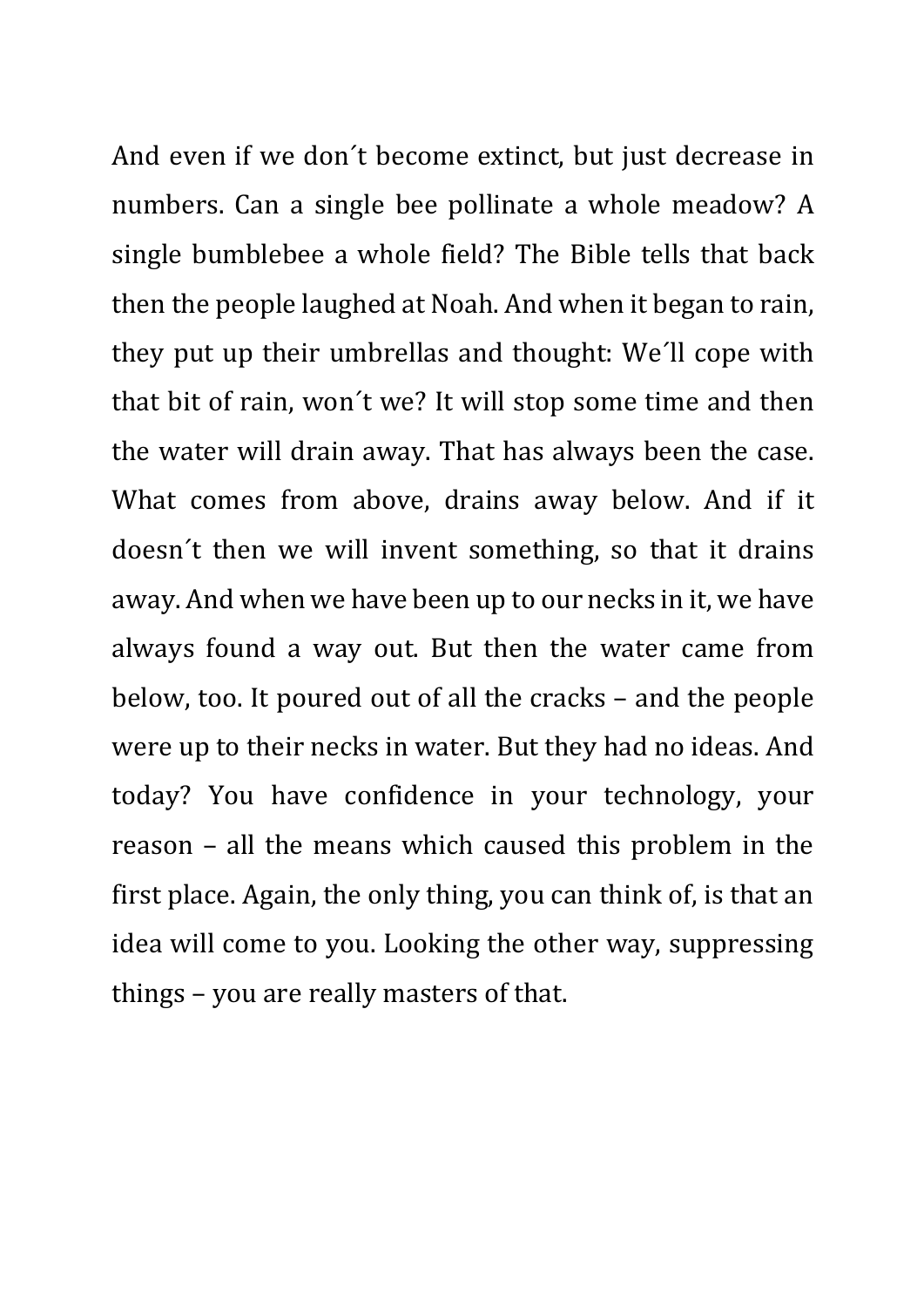I live in South Asia. To be more exact on the islands of Borneo and Sumatra. Well, here… Still. I am an orang-utan. It´s certainly nothing new for me that the trees in the jungle around me are being cut down. But the destruction of my habitat really started with the change in climate – to be more exact, with a *countermeasure*… Yes correct. You wanted to stop climate change and because you just have to go on as you always have, you have achieved the opposite. But to start again. The keyword is biofuel. The basic idea was when using oil in your cars causes climate change, but you don´t want to do without your cars, then you have to find another fuel. One which releases less  $CO<sub>2</sub>$  Best of all would be a regenerative fuel, which would never run out. And that´s when you had the idea of biofuel. Fuel which is produced from field plants – like rape, for example, which grows in Europe. Or what about palm oil That´s a much more productive vegetable oil and consequently, the better choice.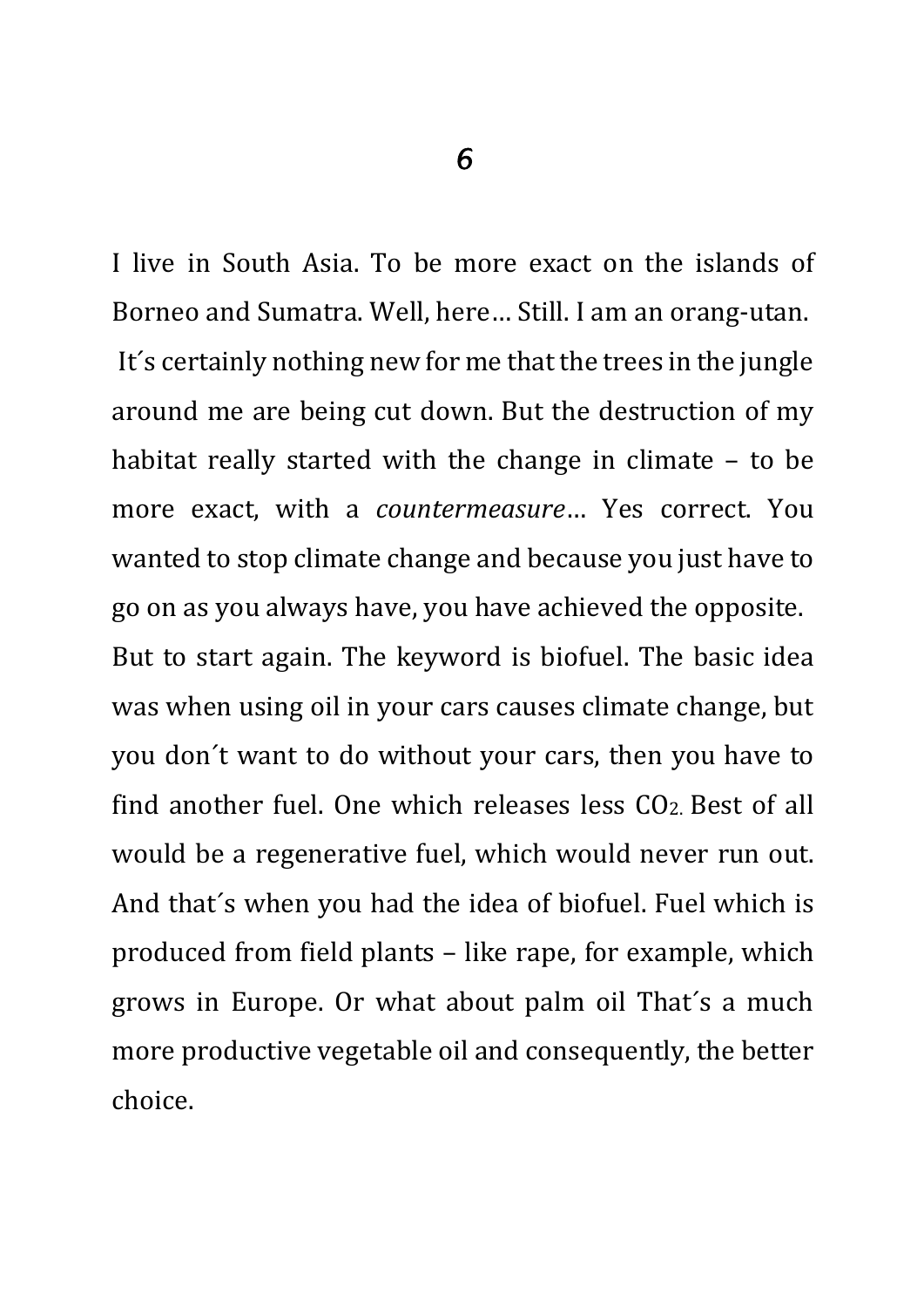And as plants use photosynthesis and during growth change just as much  $CO<sub>2</sub>$  into oxygen as the  $CO<sub>2</sub>$  they develop when they burn, then they are climate neutral. - Great isn´t it? There is just one mistake. The rape or palm trees must grow somewhere – and you can´t pump your Earth up or extend it or double it to get more ground to plant on. So, you have changed the fields, where crops for food were planted, into fields for biofuel- preferably in the regions where people have little to eat anyway. Or you have cleared forests. Heaps of them. For example, on Sumatra – our home. Forests, which have produced much more oxygen than the few palm tree plantations which grow there now. Forests where CO2 and other greenhouse gases stored in the layers of soil have now been released due to this clearance. Cutting down forests for the protection of the climate. What an idea. And the ones who profit from this still present it as the solution to all problems.

At the moment you are making the same mistake with the electric cars. A few electric cars do work and are perhaps a help. But if all your petrol driven cars become electric, there will not be enough electricity to go round – and not to forget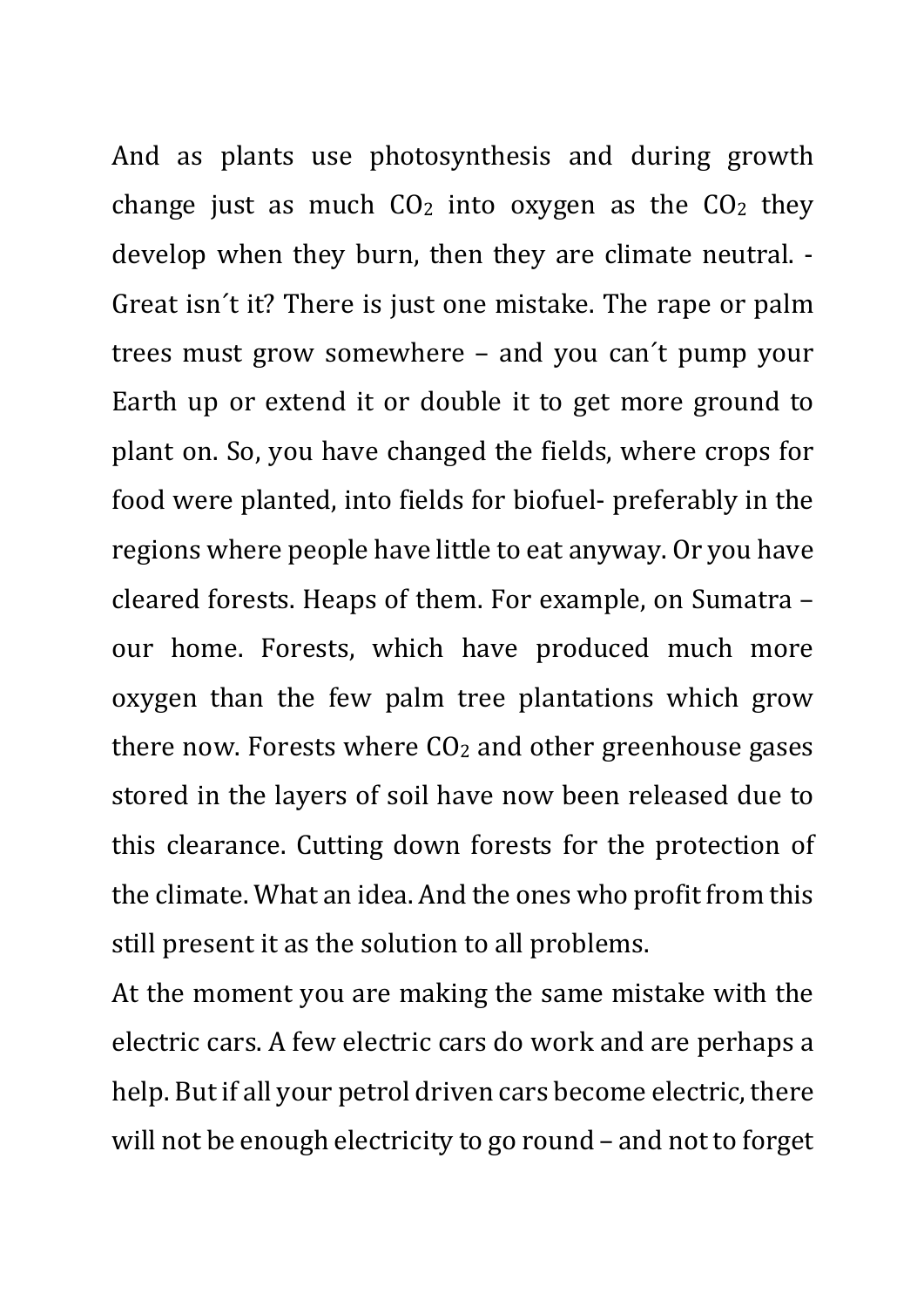the raw materials used for the batteries. And what about us? Our habitat has shrunk and been cut up into pieces. In some areas where we are tolerated as if in a large open-air zoo, the climate is changing now. It rains even more in the rainy season and in the dry season even less. On the one hand that means floods and landslides and on the other hand droughts and forest fires. We move very slowly. And that means really a lot of us die in forest fires. But maybe burning to death in our habitat is a better option to squatting in a zoo and watching you heating up our planet.

### 7

I live in Eurasia, at least in the summer. Here… You can find me nearly everywhere from western Europe to Japan. Still. I am a cuckoo, the bird that´s a bit lazy when it comes to brooding, the bird that had the first song battle in history with the donkey. Known from songs and German sayings: ", Go to the cuckoo "and ", to the cuckoo", meaning "Jeepers", ", you're joking "or", go to hell "for example. In former times, when people heard me for the first time in the year, they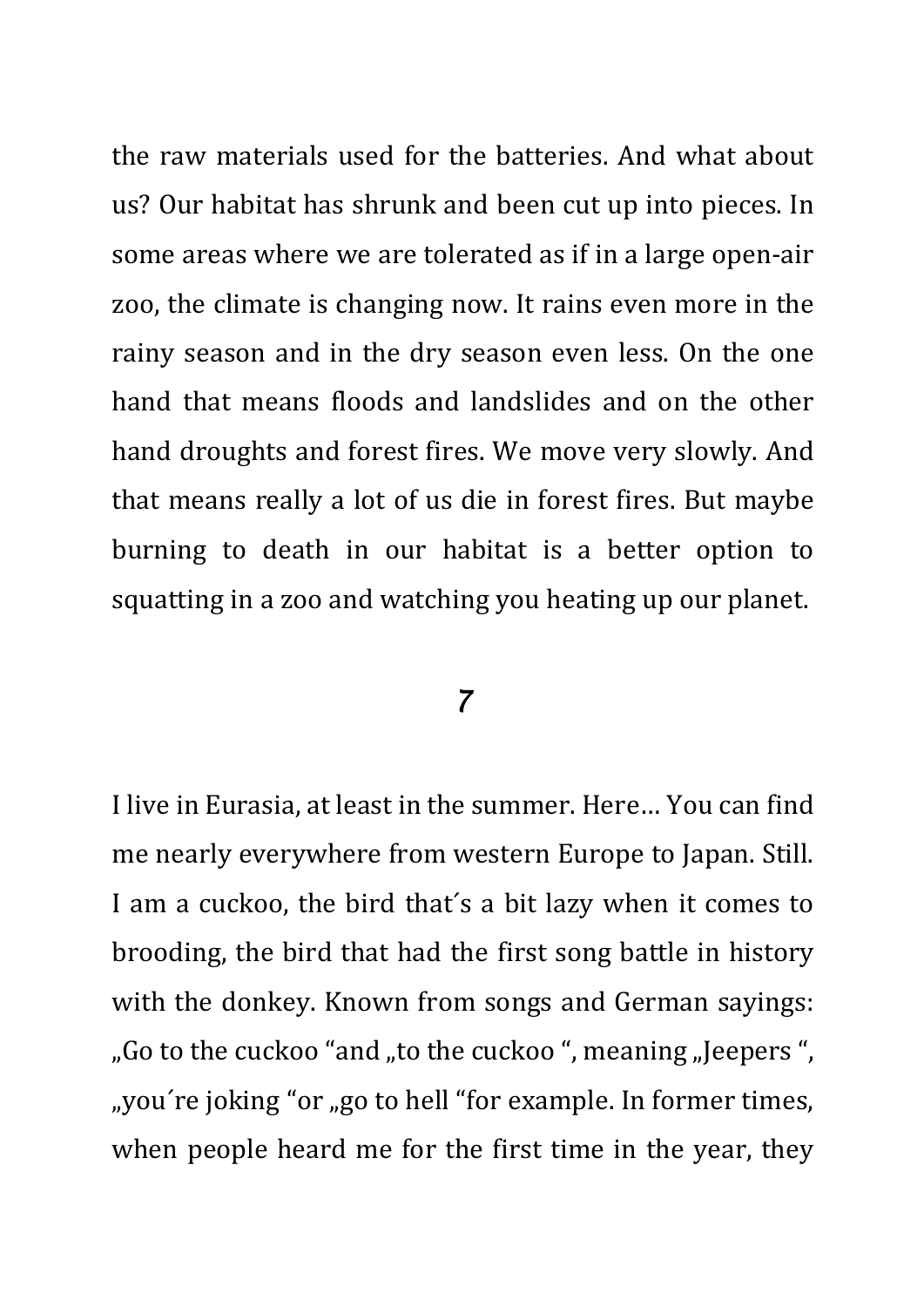put their hands in their pockets to see how much money was there. You would then always have this amount for the rest of the year. Nothing in your pocket, then…

Bad luck.

Or you asked me the question: "Cuckoo, Cuckoo, tell me how long I have to live? "- and then you counted my calls. If I stopped calling at once...

Bad luck.

Now I must ask *you* the question: "How long do *I* have to live? "

Why?

Because of the change in the climate, many of the migratory bird fly south later in the autumn- and come back earlier in spring. I have missed this change. When I come back to Germany at the end of April, most of the birds have brooded and it´s too late to lay a cuckoo´s egg into their nest. Yes, this time it´*s me* who has…

Bad luck.

But there are also other unlucky birds: My migratory friend the pied flycatcher normally comes back in the spring, when there are the most insects. But now the insects are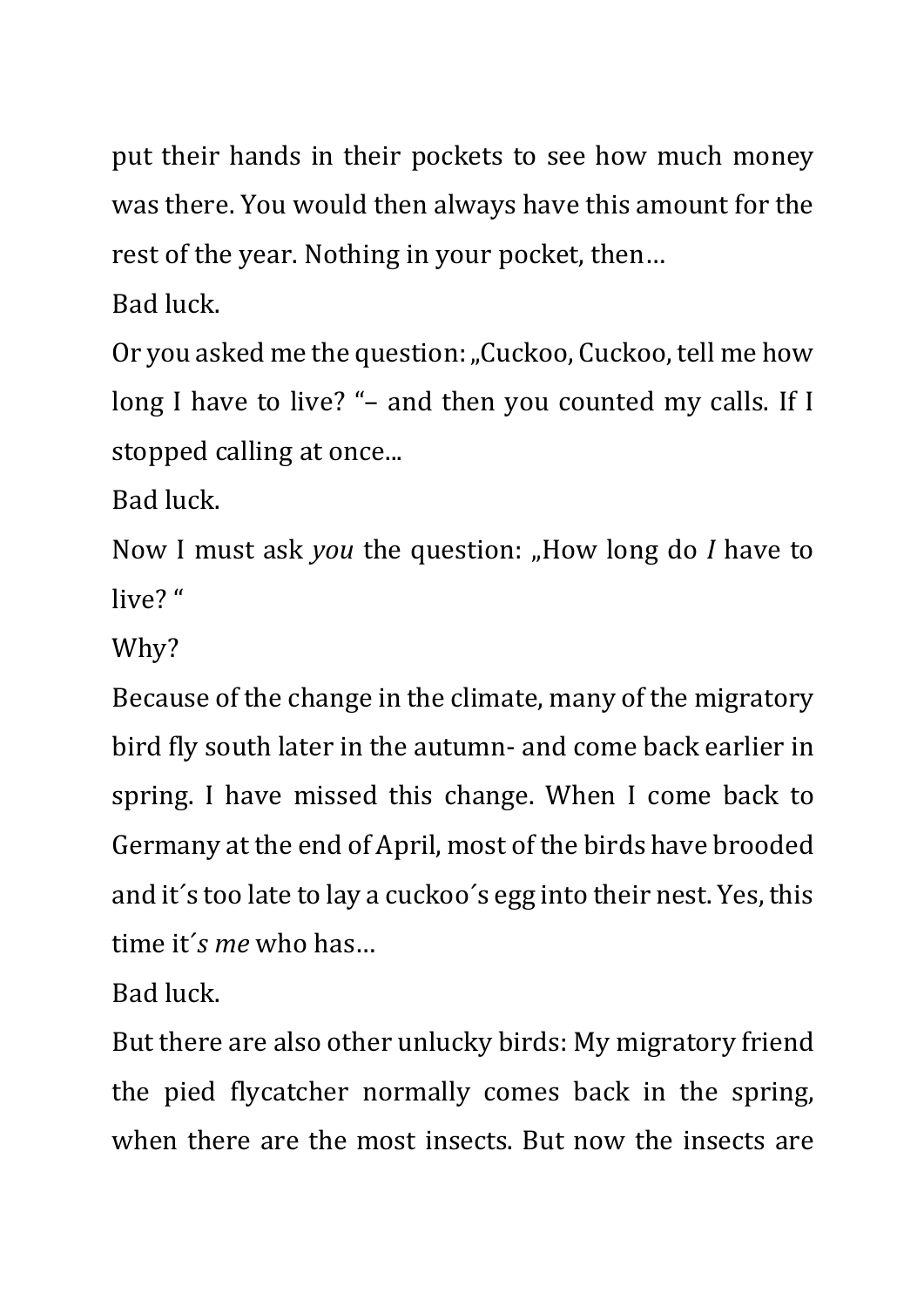here earlier, he comes too late and doesn´t find enough to eat anymore. Likewise, ...

Bad luck.

And we are not the only ones: the warmer it is, the sooner the dormice end their winter nap. Then they look in deserted caves and nesting boxes for a place for their babies. But as they wake up a month too early, the birds are still busy with brooding and raising their young. For the dormice this is a lovely spring breakfast. And the birds - Exactly:

Bad luck.

That´s the way it goes: there are losers…

... and winners.

Predatory competition is in full swing. If you want to survive climate change, you have to adapt or evade. That applies to the species…

... and every individual.

In our animal world…

... and with you humans.

Some of you won´t be able to sleep so well anymore because it´s too hot.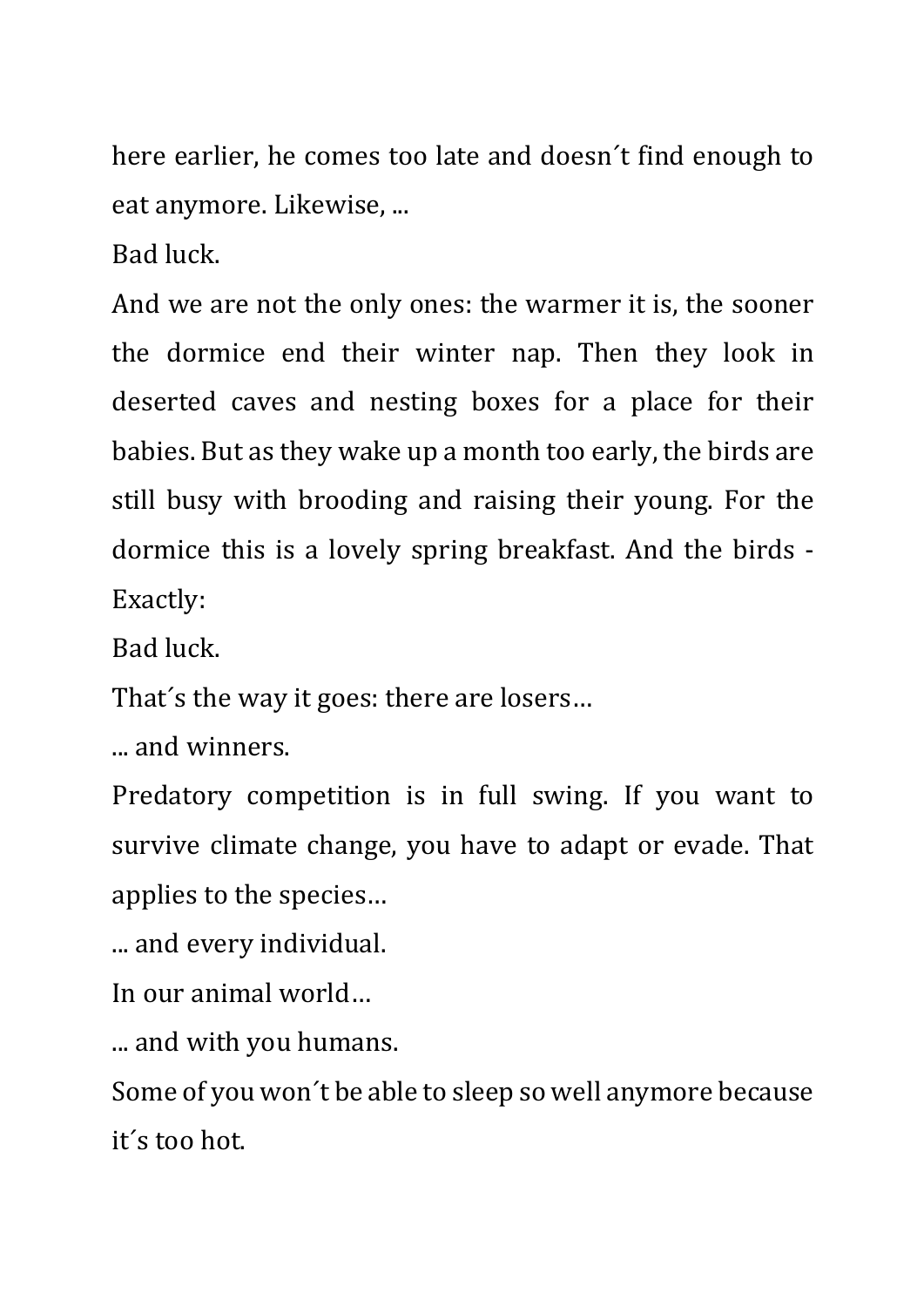Others - who have problems with their circulation – the old and the very young will maybe not survive this hot period. Whole regions will be uninhabitable because of temperatures over 50 degrees Celsius. The people who live there will have to flee. Today nearly one in a hundred is on the run. It´s often wars that cause them to flee. When living space becomes smaller, new wars will begin. There will be a flow of war and climate refugees ...

... compared to the 70 million who are now on the run, this may seem harmless. Our problem maybe seems unimportant. It's only the problem of a few "dickybirds". But it´s the same problem. And the only ones who can solve it are you.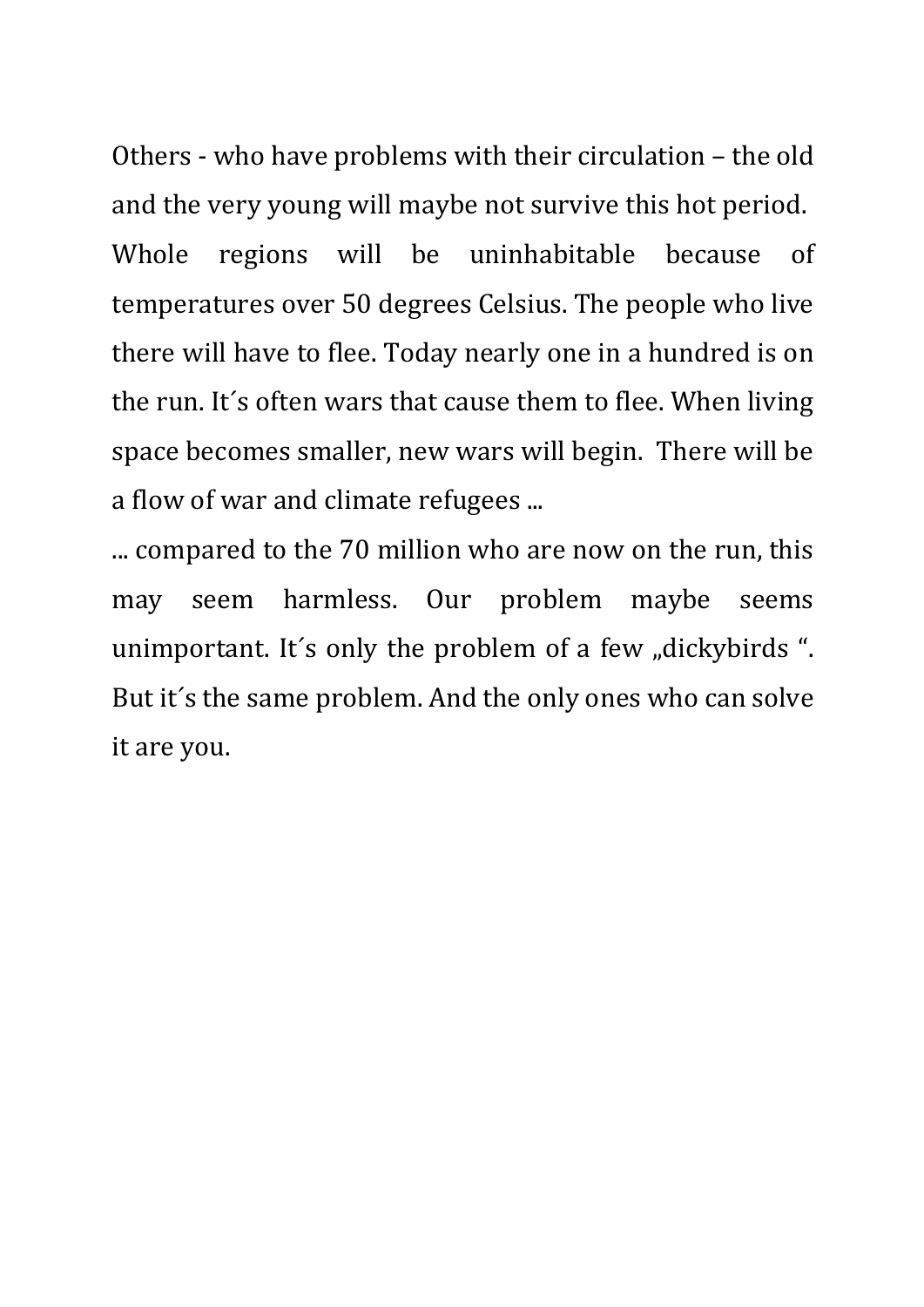I live in the sea, especially in the tropical belt. Here… Still. I am a coral. I am a cnidarian that likes to live in colonies. That means, I don´t like being alone. I am one of many. The part of me that you normally know is really only the skeleton of my colony – as if you would mistake a person for the town in which he lives. Soon only a few of these skeletons will be there – because when the temperature rises by two degrees, 99% of us will probably be gone. We can neither come to terms with a rise in sea temperature nor with the acidification of the seas, which develops because the oceans already absorb part of the  $CO<sub>2</sub>$  caused by you. But if that all remained in the air, global warming would be much more advanced. I know it´s unfair to measure everyone by the same yardstick. I know you are not all the same. Some of you even try to protect us. They build national parks in the seas and try to create artificial coral reefs made of hollow concrete balls and to retain dying reefs. But as long as the temperatures continue to rise, this is of no use.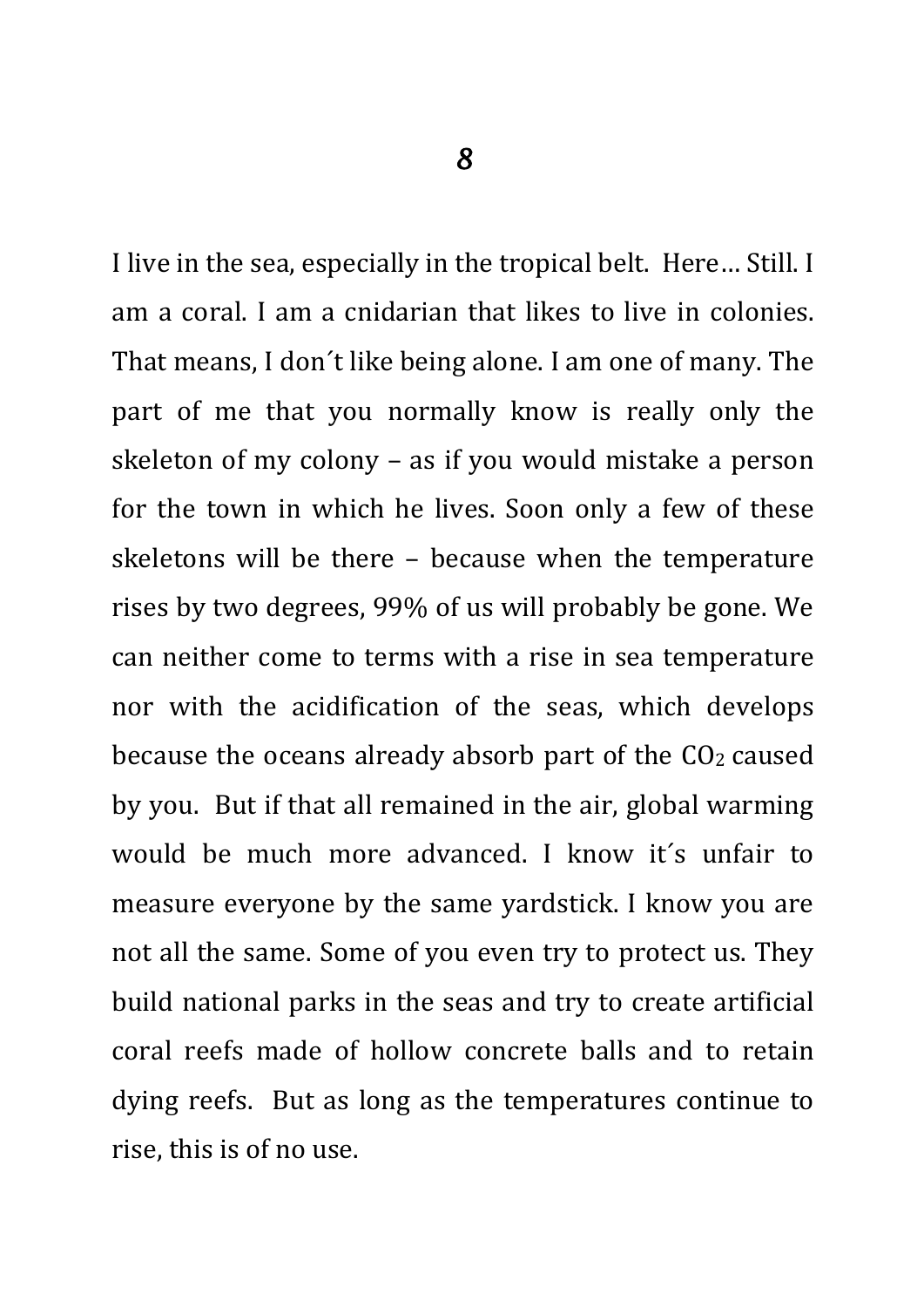If the water is too warm, a great underground is useless. And sometimes a good idea backfires. The old car tyres, which some of you sank into the sea near Florida in order to create an artificial reef, have caused more harm than good. They were unsuitable for us, released themselves from their anchorage and seriously damaged natural reefs. And let´s not talk about the toxins which are slowly being released by them. Everything depends on everything else. You are not the masters over nature, you are a part of it. But if you see that differently, if you don´t observe the relationships....

The Flood wasn´t a problem for us - ...

... for you it was though.

What consoles us is the fact you will miss us. Not because we are so beautiful, when we wave gently in the current, or when we hang around your necks as gemstones. Maybe not even because we provide a habitat for about a quarter of all the known fish in the sea.

No, you will miss us, because together with the mangrove forests we protect your coasts from the sea. From erosion through waves, storms and everything else which threatens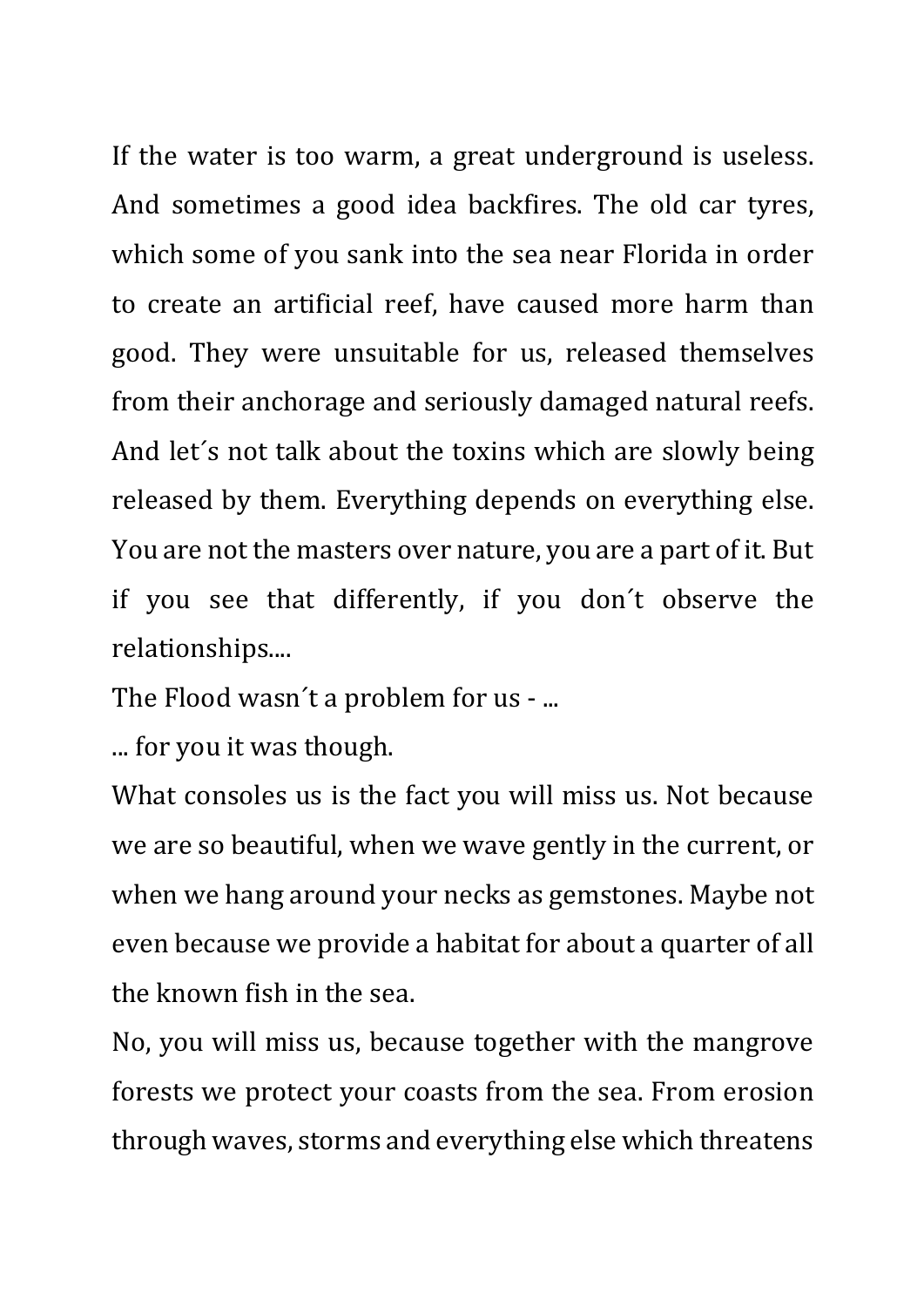you. When the sea level rises and the whirlwinds increase, you´ll need us more than ever. – ...

… but we won´t be there anymore.

#### 9

I live in the western part of North America. Here… I stretch my branches up in the air from Alaska to north California. I am a giant cedar. In Latin *Thuja gigantea* – you have given me a beautiful name. I am strong and I am useful to you. That´s why I will not become extinct too soon, because you keep on planting me, after you have cut me down somewhere else or destroyed my habitat. People used to build canoes and totem poles from me, today it´s guitars, shingles, shoe trees and cigar boxes. Times just change. I used to live on the *Athabasca River* in the Canadian Province *Alberta,* too. But nothing grows there anymore. Why? Because now there isn't enough of the "normal oil", which you used before. You now have to get the oil which is connected to a lot of sand from the ground. For this you clear whole areas and contaminate the ground water, use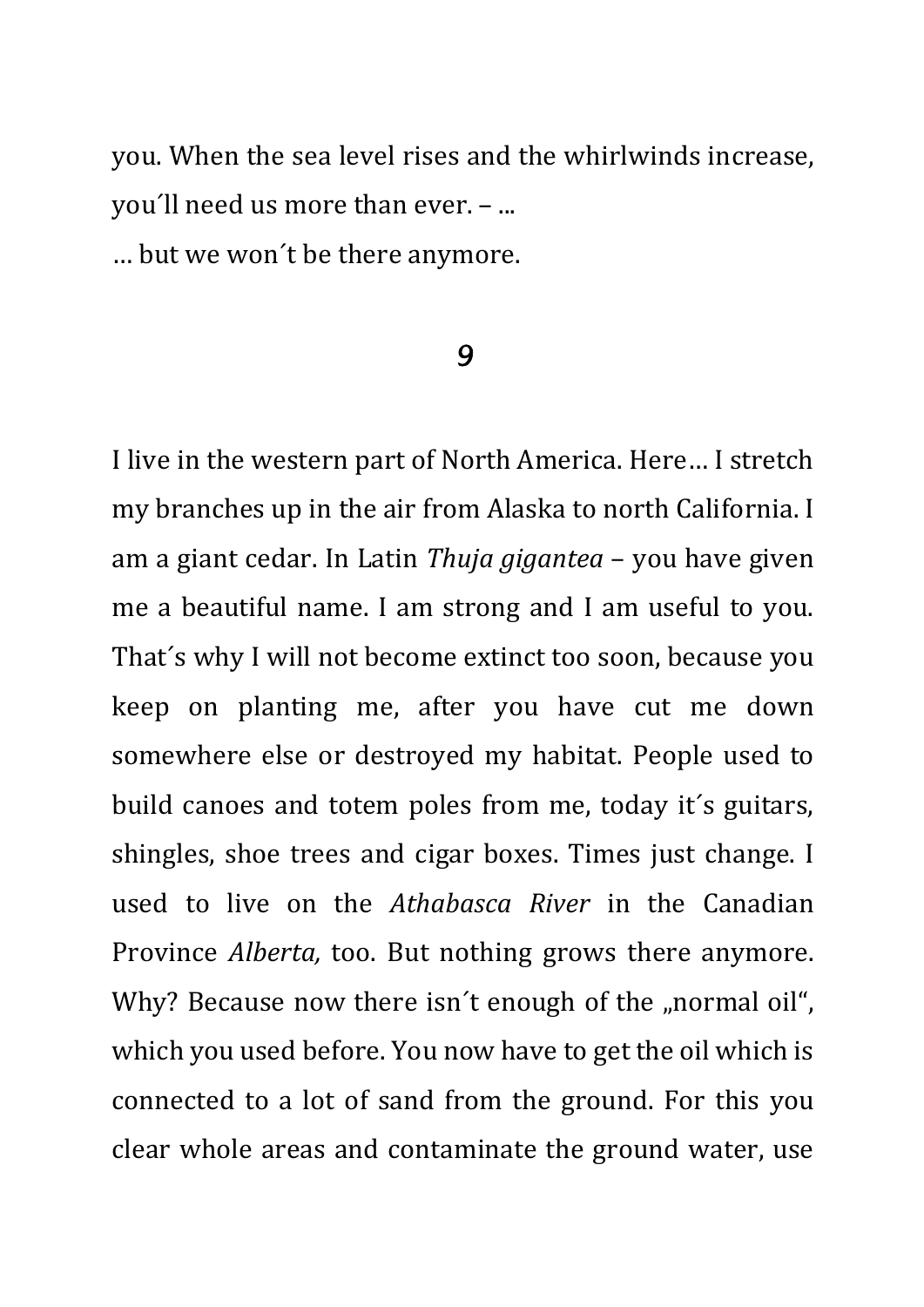your energy and release CO2. You need five litres of water to extract one litre of oil from the sand in Canada. Water, which is then just mud, contaminated with heavy metals and hydrocarbons. You store this sludge in giant contaminated lakes, if it doesn´t seep into the ground water and the neighbouring rivers first. The number of cases of cancer is already increasing in the surrounding places. Even the workers, who mostly come from other regions, see their time in these areas as a "lucrative prison sentence "and regard the ground there as another planet, in order to carry out their contract without any psychological problems. The mining of this oil sand alone releases three to five times more CO2 than conventional oil production. And that, although in the account books of the oil firms much more appears than what you are allowed to produce if you want to keep your self-defined climate goals. Why do you do that? Why don´t you strike? Sometimes I imagine us striking. We, the trees. Why not, if you don´t want to do that. And we would be just the beginning. The bushes and flowers, the creepers and the algae....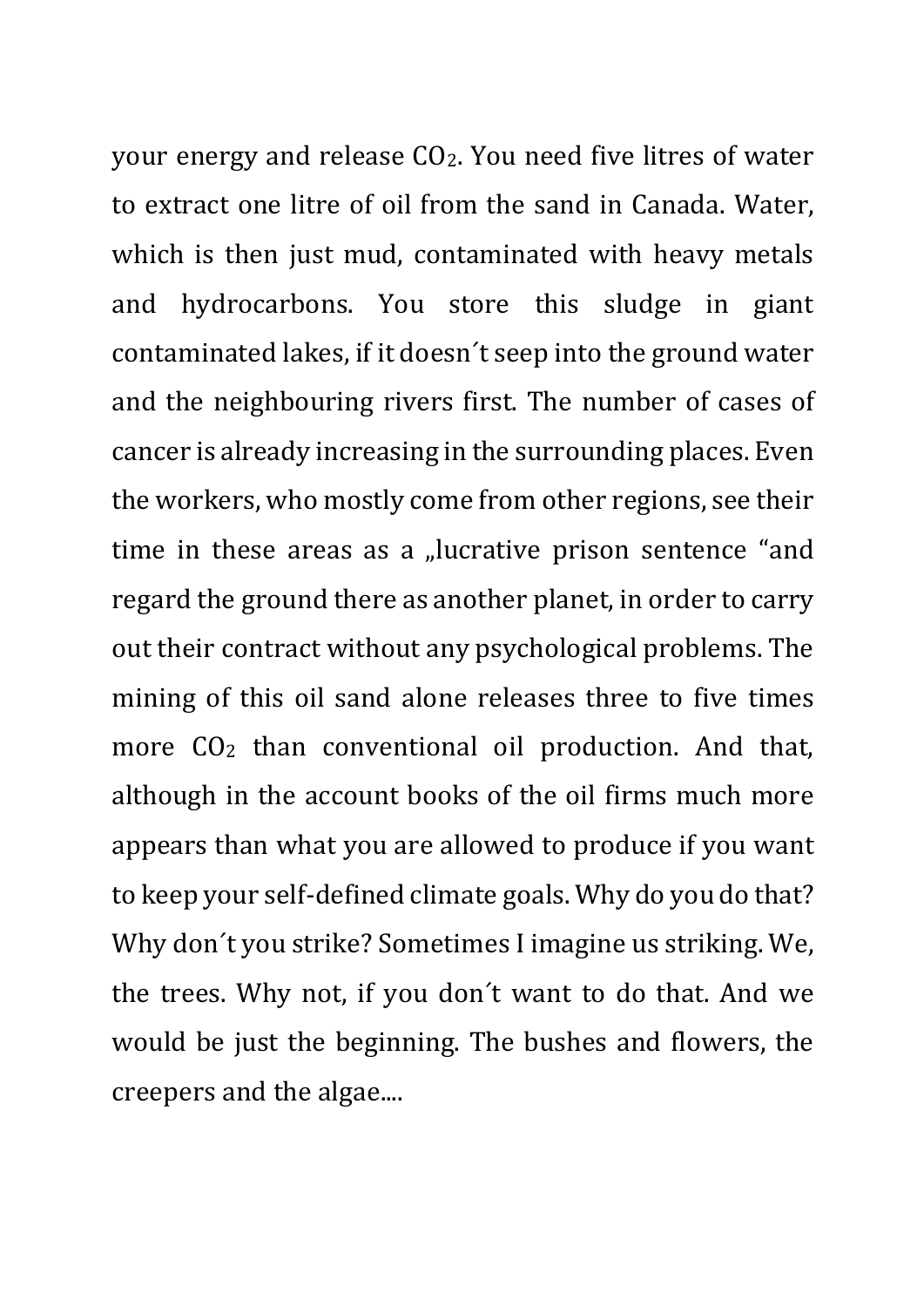... all the plants would strike. They would refuse to do their service. Stop photosynthesis! You´d see then how fast your oxygen would run out, how fast there would be no air to breath. I imagine you grasping your throats, ...

... gasping for breath, …

... falling to the ground...

But we plants will not strike. We are patient. We are masters at putting up with things. Therefore, you will have no air to breath, if you destroy the planet yourselves.

Do you know this one?

One planet meets another. One complains:

"I don´t feel well. "

"Why not? "

"I ´ve got homo sapiens. "

The other one consoles him:

"Oh, that will pass. "

The Earth doesn´t need you.

But you need the Earth.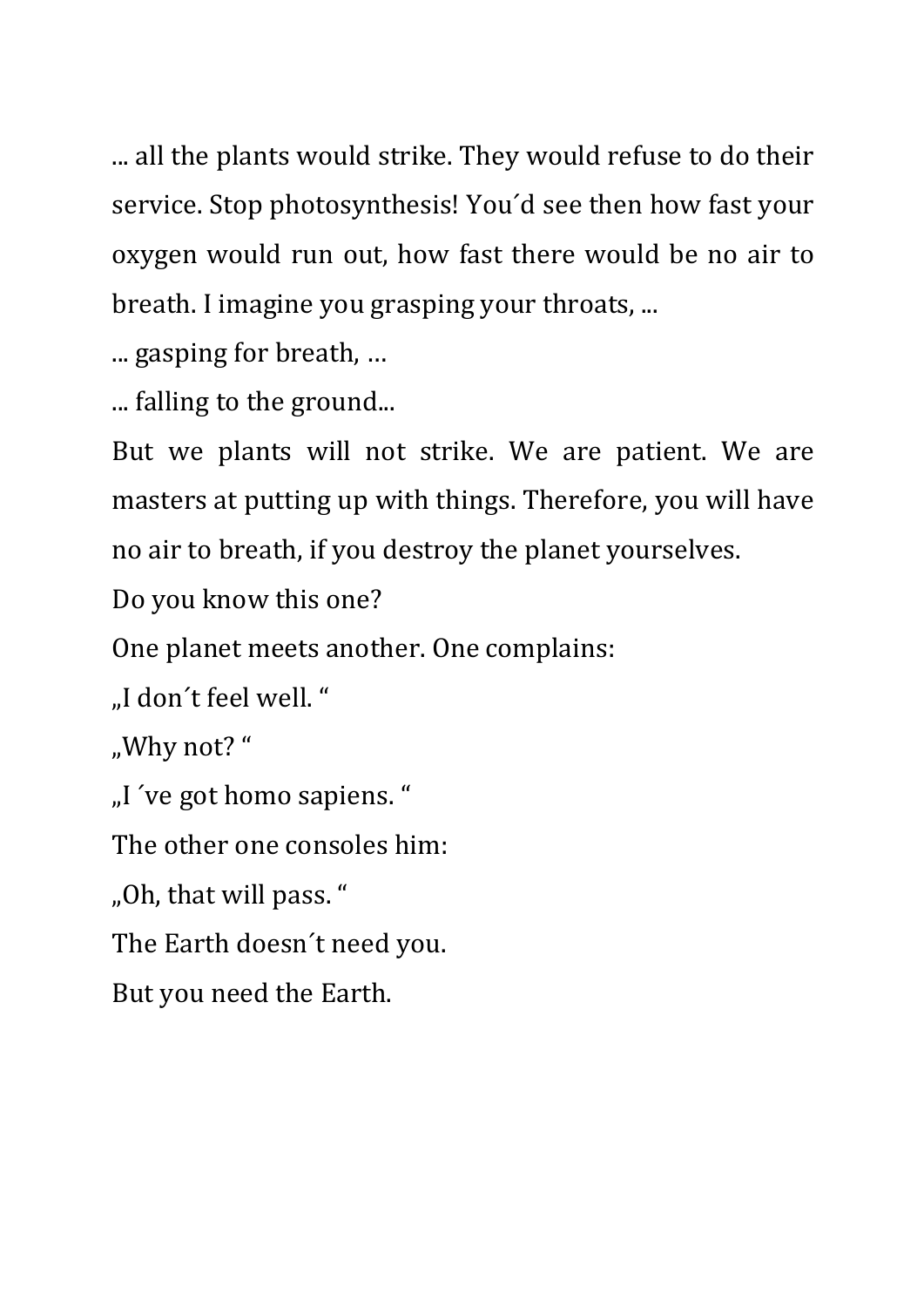We could give our voices to countless animals and plants. From krill to the whales. From the elks to the elephants. Animals, which are still alive...

... and others, which are already extinct. But one day is not sufficient for that. The Bible speaks about the Flood as a punishment for *"sin "*or *"sinful life ".* Really very general. You could think that the Christian God didn´t like the people cheating on each other. But perhaps that´s just translated wrongly. It is expressed more clearly in other myths. The story of the Flood is also told in the Epic of Atra-ḫasis from the 19th century before Christ. There it says:

"*flee the house, build a boat, forsake possessions and save life."* 

It is even clearer in the Epic of Gilgamesh from the 18th century before Christ:

"*abandon possessions and look for life. Despise worldly goods and save your soul alive. "*

We know that.

We have known what is important for thousands of years.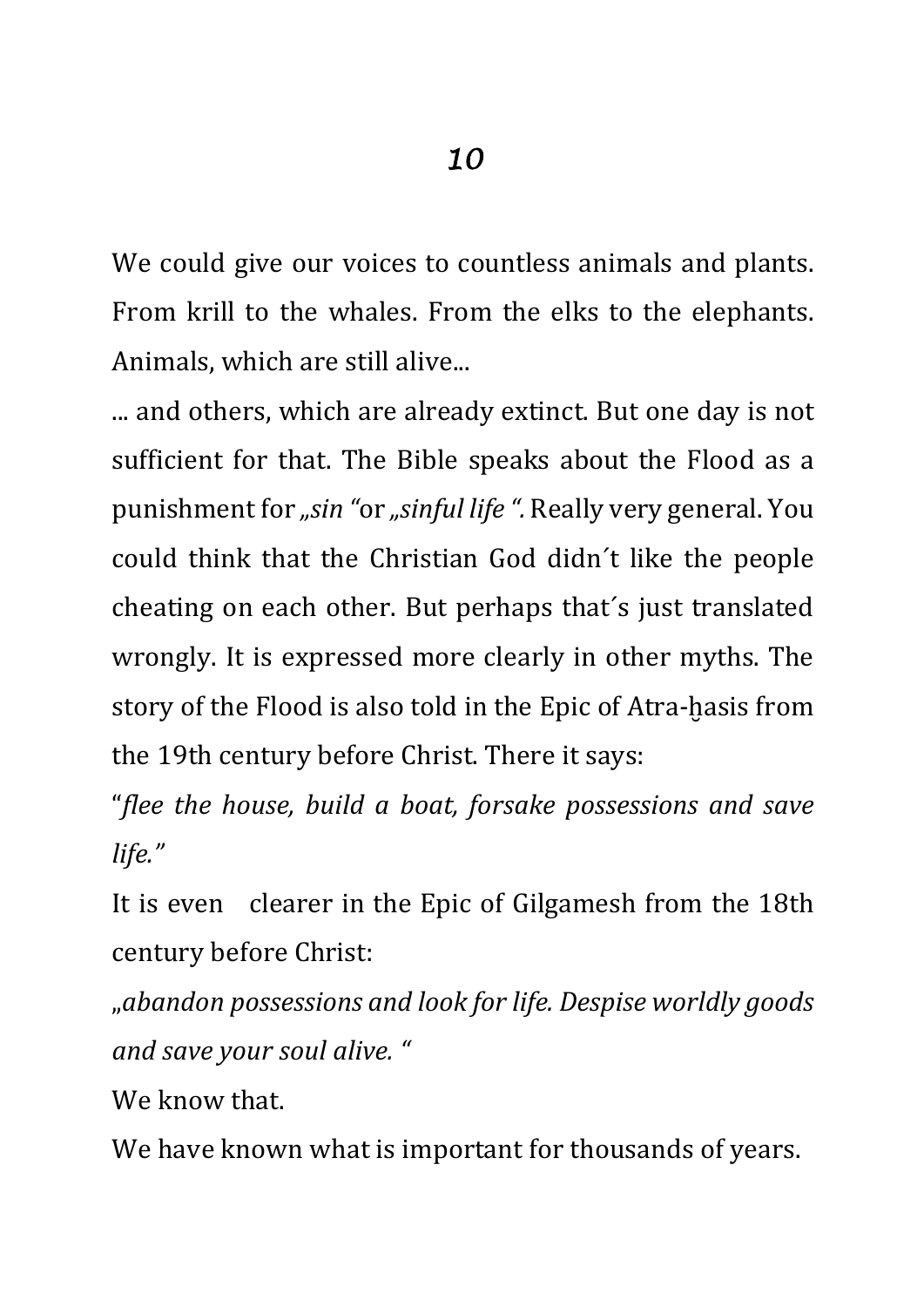What is really important.

But we´ve forgotten it.

As we said already: we are masters of suppression

## 11

I live nearly everywhere. Here… Still. I am a human being. In Latin homo sapiens, which means as much as "one who understands, advisor or "wise, clever, intelligent, reasonable person ". I am the one who causes climate change and at the same time the one who will fall victim to it. The one, who urgently needs pure air, clean drinking water, food in sufficient amounts and safety in our respective habitats – ...

... but the one who sacrifices all that here and now for a bit of comfort. The one who is not concerned about the world in which his descendants will live.

I myself am to blame.

God, send us another flood.

We honestly deserve it.

Let it rain!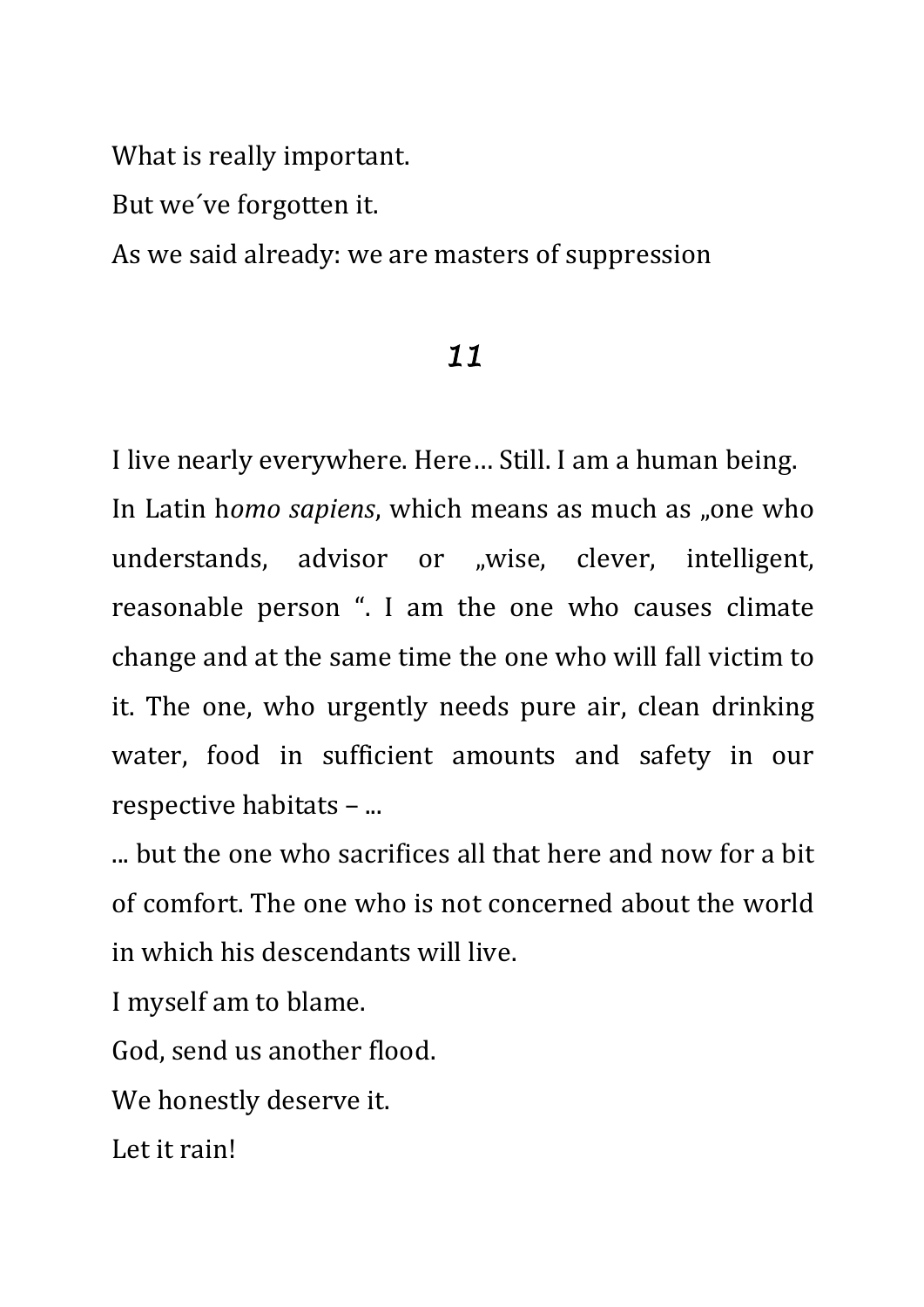Yes, let it rain! But let sense rain down from the heavens! So, everybody realizes that it´s not too late.

I am not Noah – and I wouldn´t like the same thing to happen to us as did to Noah in the story of the Flood.

Listen to us!

Take us seriously!

And above all: Do something at last!

We don´t want to be the ones who prove right when the world goes downhill.

I am not Noah – but I use my bike instead of a car.

Trains instead of planes.

I stay at home if necessary.

I use things a long time.

I repair them when they are damaged.

I don´t eat meat.

Or just a little.

I am vegan.

But all that will not be enough!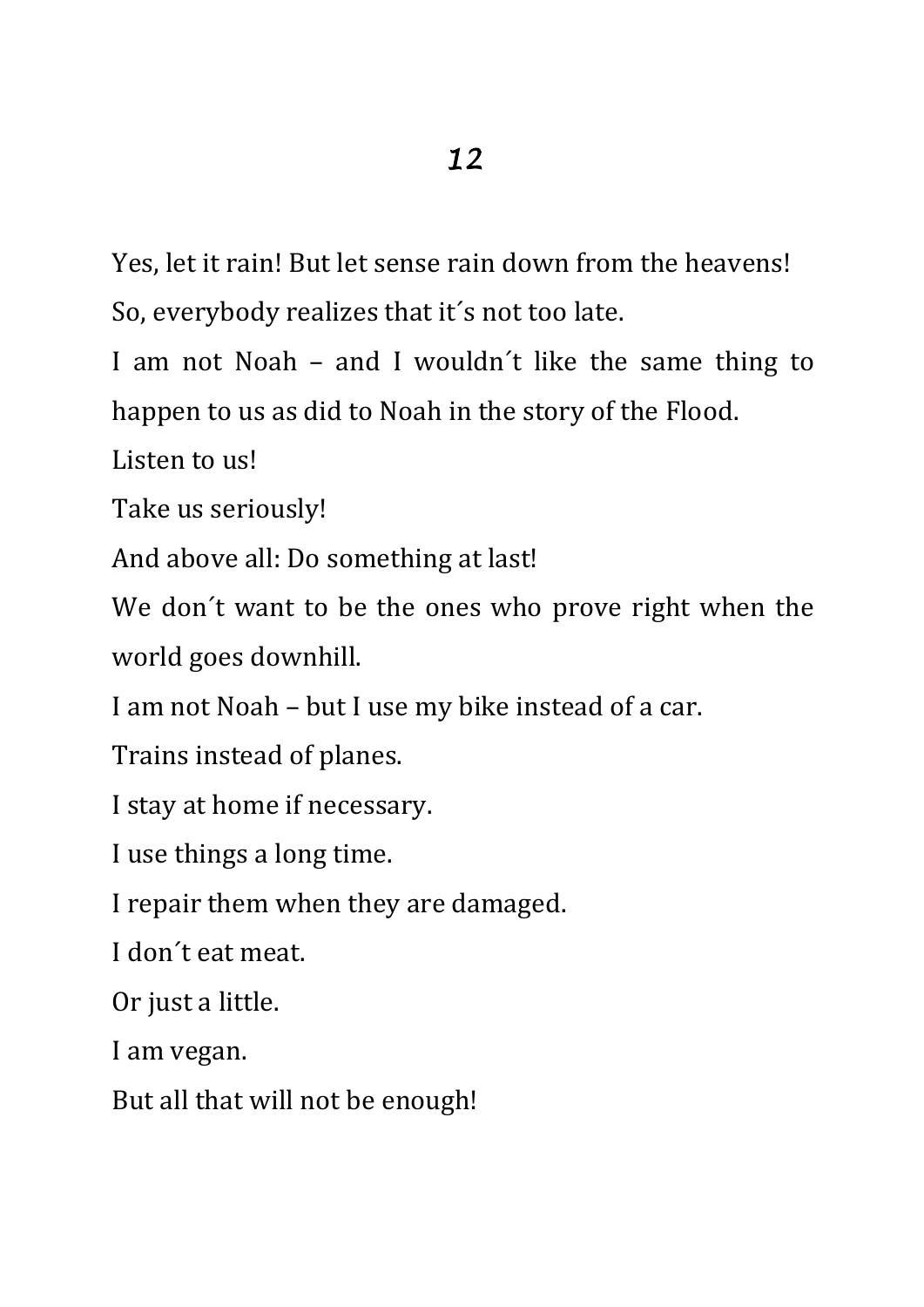Not enough, if I am the only one who does these things for myself and my conscience.

And that´s why I demonstrate.

That´s why I kick the politicians in the ass.

And the economy.

And the banks.

So that something does finally change.

On a small scale

... *and* on a large scale.

No, I am not Noah.

None of us is.

But we are all part of the Ark.